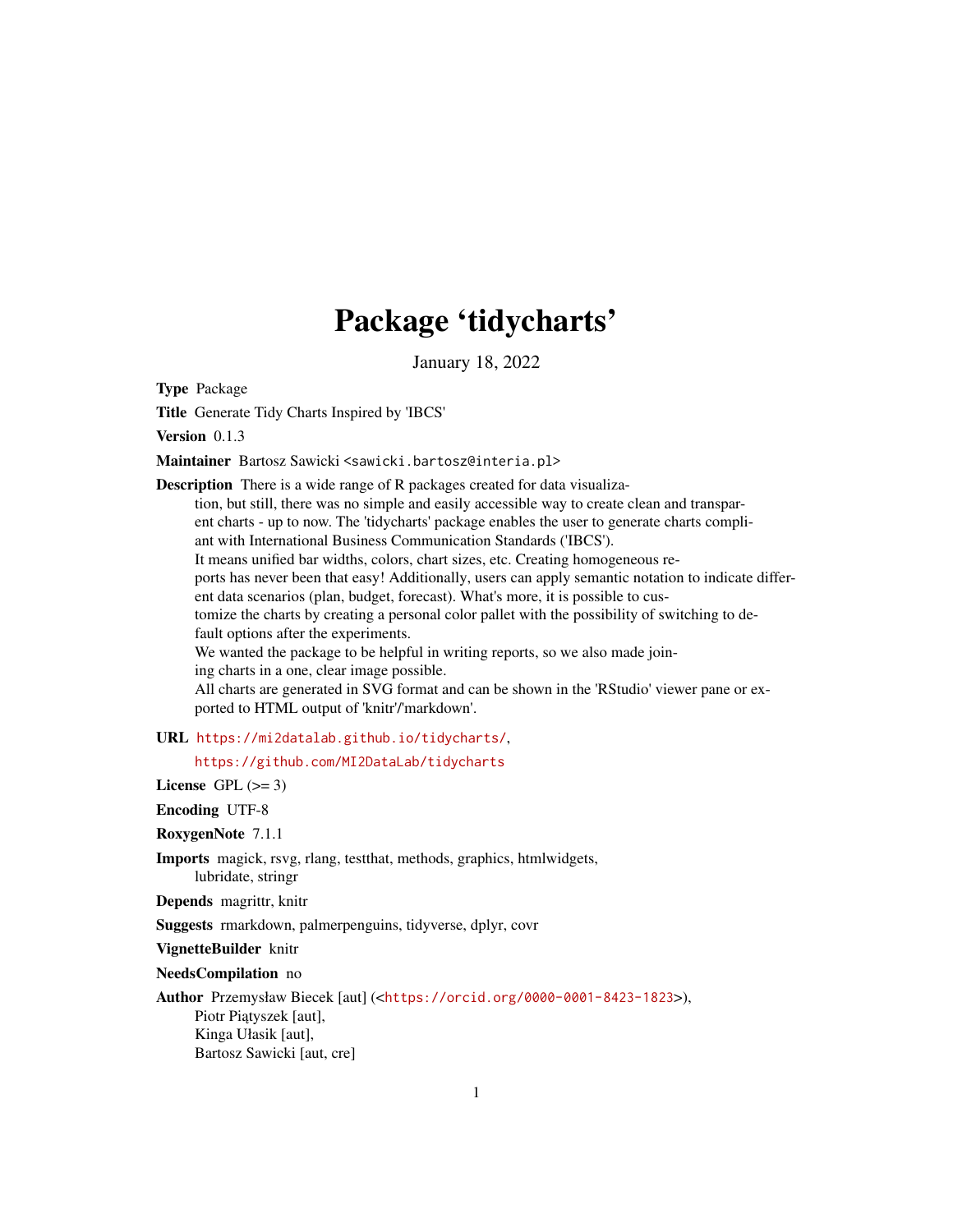Repository CRAN Date/Publication 2022-01-18 16:00:02 UTC

## R topics documented:

| 3                                                                                                                                                                           |
|-----------------------------------------------------------------------------------------------------------------------------------------------------------------------------|
| $\overline{4}$                                                                                                                                                              |
| 5                                                                                                                                                                           |
| 6                                                                                                                                                                           |
| 7                                                                                                                                                                           |
| 8                                                                                                                                                                           |
| $\overline{Q}$                                                                                                                                                              |
| 10                                                                                                                                                                          |
| 11                                                                                                                                                                          |
| 12                                                                                                                                                                          |
| 13                                                                                                                                                                          |
| 14                                                                                                                                                                          |
| 15                                                                                                                                                                          |
| 16                                                                                                                                                                          |
| 17                                                                                                                                                                          |
| 18                                                                                                                                                                          |
| 19                                                                                                                                                                          |
| 20                                                                                                                                                                          |
| 21                                                                                                                                                                          |
| 22                                                                                                                                                                          |
| 22                                                                                                                                                                          |
| 23                                                                                                                                                                          |
| 23                                                                                                                                                                          |
| 24                                                                                                                                                                          |
| 25                                                                                                                                                                          |
| 26                                                                                                                                                                          |
| 27                                                                                                                                                                          |
| $line_{\text{char}}$ $_{\text{chart\_max}$ $_{\text{ær}}$ $\ldots$ $\ldots$ $\ldots$ $\ldots$ $\ldots$ $\ldots$ $\ldots$ $\ldots$ $\ldots$ $\ldots$ $\ldots$ $\ldots$<br>29 |
| 30                                                                                                                                                                          |
| 31                                                                                                                                                                          |
| 32                                                                                                                                                                          |
| 34                                                                                                                                                                          |
| 34                                                                                                                                                                          |
| 35<br>$reset_margins \dots \dots \dots \dots \dots \dots \dots \dots \dots \dots \dots \dots \dots \dots \dots \dots \dots$                                                 |
| 36                                                                                                                                                                          |
| 36                                                                                                                                                                          |
| 38                                                                                                                                                                          |
| 39                                                                                                                                                                          |
| 39                                                                                                                                                                          |
| 40                                                                                                                                                                          |
|                                                                                                                                                                             |
| 42                                                                                                                                                                          |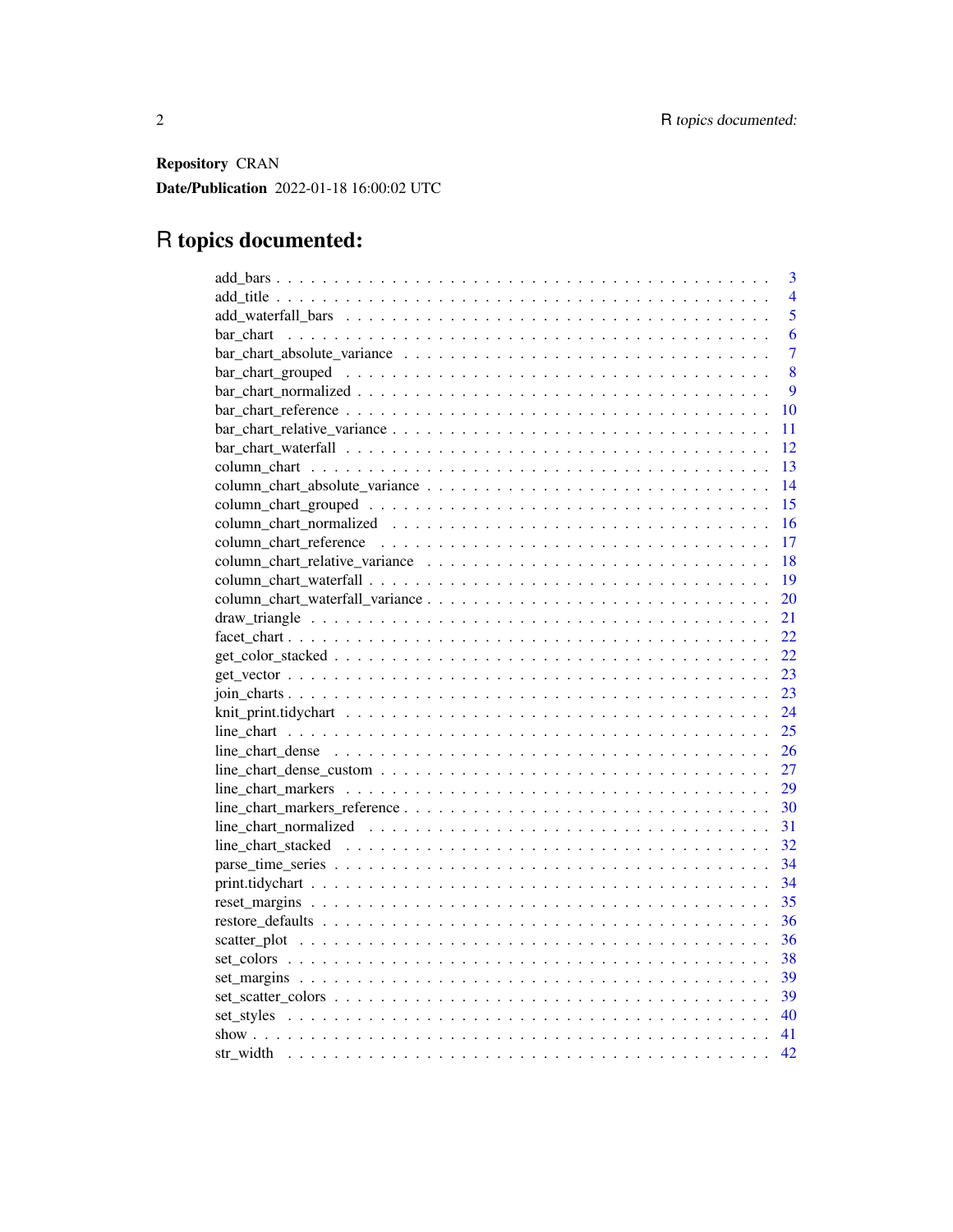#### <span id="page-2-0"></span>add\_bars 3

| Index |  |  |  |  |  |  |  |  |  |  |  |  |  |  |  |  |  |  |
|-------|--|--|--|--|--|--|--|--|--|--|--|--|--|--|--|--|--|--|

add\_bars *add bars to svg string*

## Description

add bars to svg string

## Usage

```
add_bars(
  svg_string,
  df,
  x,
  series,
  bar_width,
  styles = NULL,
  x_{\text{-}}offset = 0,
  translate = c(\emptyset, \emptyset),
  add_x_axis = TRUE,
  color = NULL,
  add_legend = FALSE,
  legend_position = "left_top",
  max_val = NULL)
```

| the svg string to br appended, need to be finalized after                                                |
|----------------------------------------------------------------------------------------------------------|
| data to be plotted - data frame in wide format                                                           |
| vector to be on x axis                                                                                   |
| character vector of column names representing series to split bars by it                                 |
| the width of plotted bar                                                                                 |
| vector of styles of the bars                                                                             |
| how much bars should be offset to the right (negative value means offsetting to<br>the left)             |
| vector of translation of the bars from the origin                                                        |
| boolean flag, if true automatically adds x axis with label                                               |
| optional custom color of the bars series, in svg string format, ie.: "rgb $(223,12,121)$ "<br>or "black" |
| boolean flag if legend should be added                                                                   |
|                                                                                                          |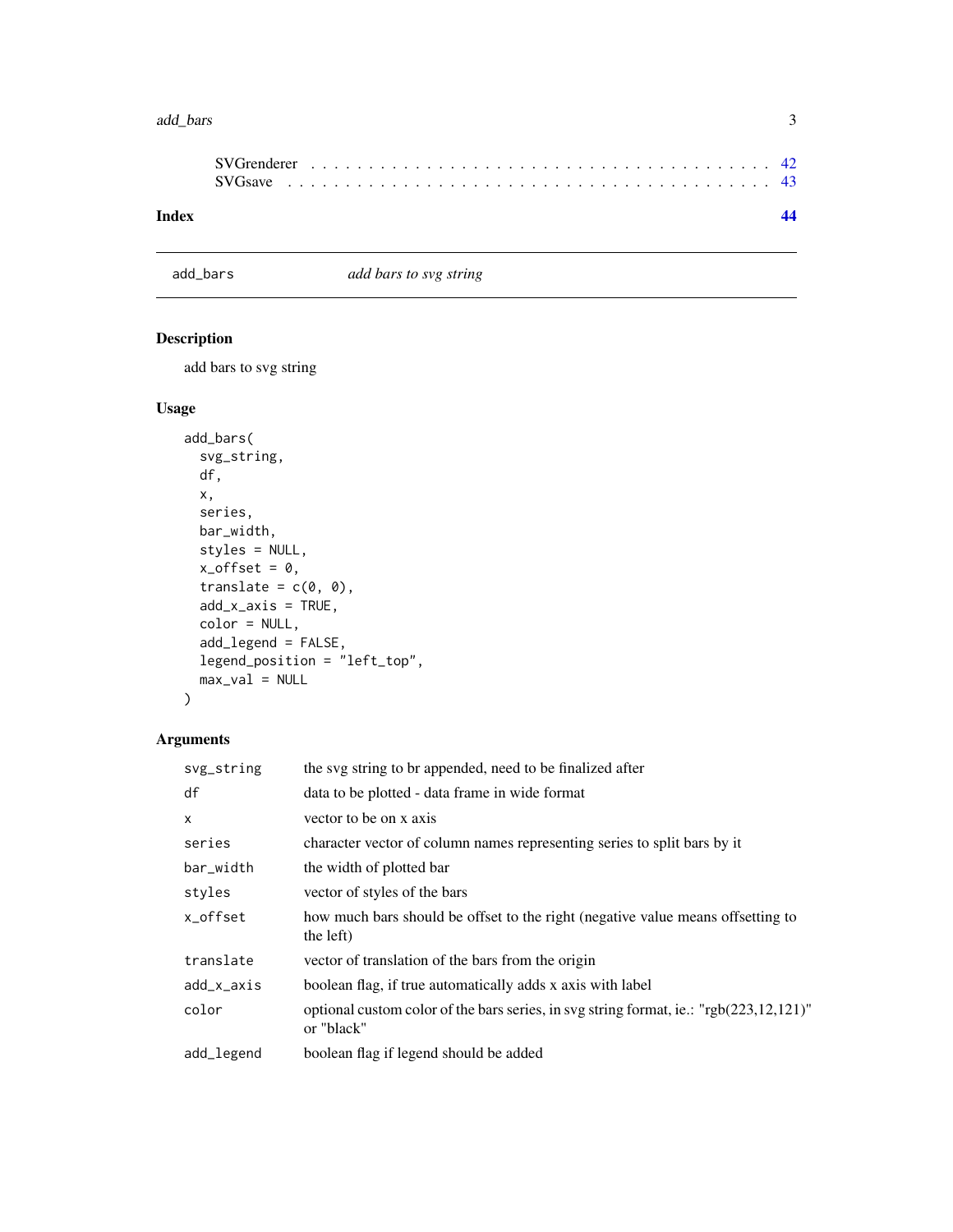<span id="page-3-0"></span>

| legend_position |                                           |
|-----------------|-------------------------------------------|
|                 | string with legend position               |
| max val         | maximal value that bars will be scaled to |

svg string with added bars

add\_title *Add IBCS compliant legend.*

## Description

Add IBCS compliant legend.

## Usage

```
add_title(svg_string, line1, line2_measure, line2_rest, line3 = "")
```
#### Arguments

| svg_string    | one element character vector containing SVG graphic statements. Legend will<br>be added to this plot.                                                                   |
|---------------|-------------------------------------------------------------------------------------------------------------------------------------------------------------------------|
| line1         | first line of title. Element(s) of the structure dimension represent the object of<br>the report, typically a legal entity, an organization unit, or a line of business |
| line2_measure | First part of second line of the title. It will be in bold text. It should represent<br>business measure being analyzed.                                                |
| line2_rest    | Second part of second line of the title. It should represent units of measure.                                                                                          |
| line3         | Third line of the title, it should indicate time, scenarios, variances, etc                                                                                             |

#### Value

object of class tidychart with a character vector containing SVG elements

```
df <- data.frame(x = 2010:2015, sales = rnorm(6, 10, 2))
column_chart(df, df$x, 'sales') %>%
  add_title(line1 = 'Department of Big Computers',
   line2_measure = "Sales",
   line2_rest = "in mEUR",
   line3 = "2010..2015")
```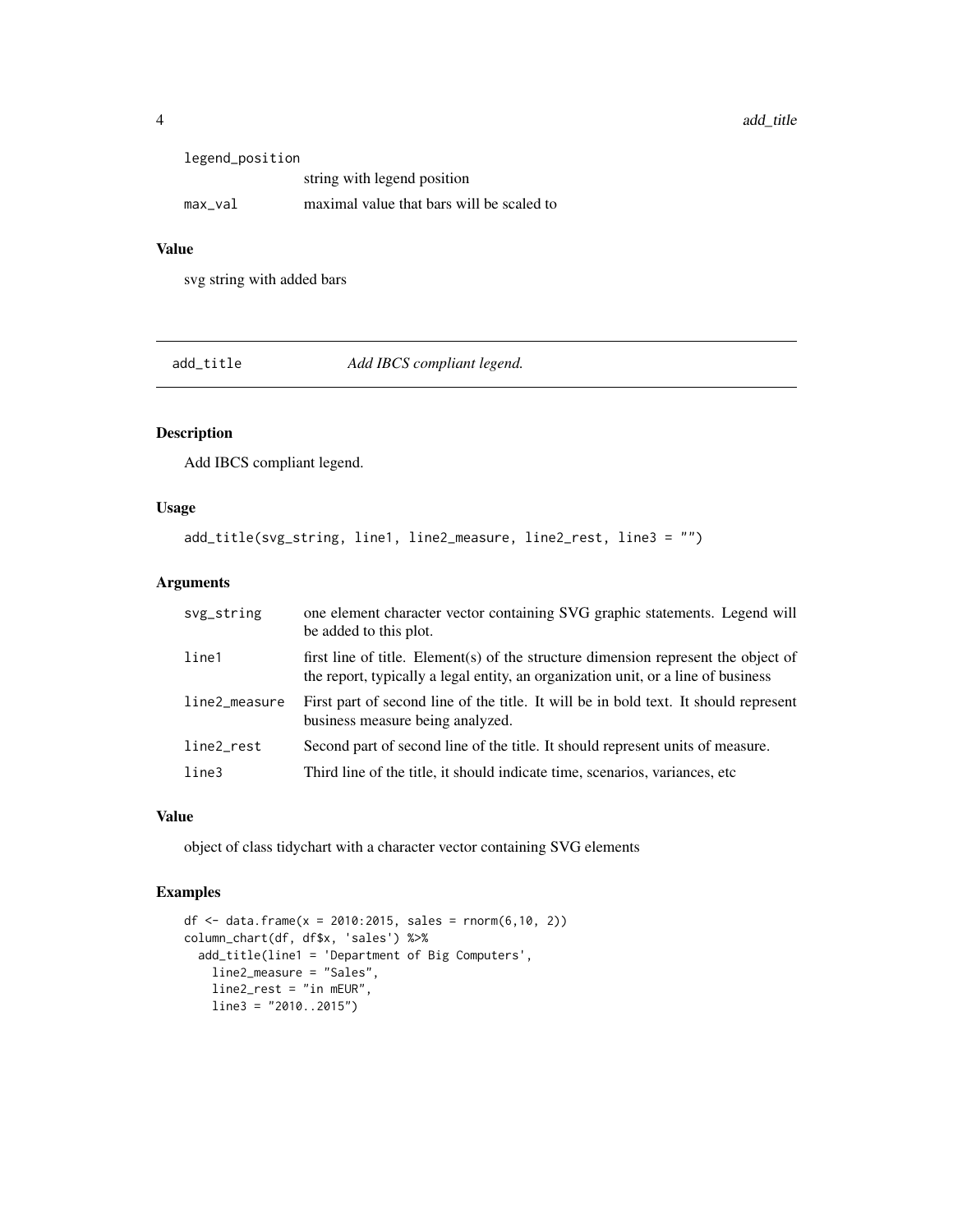<span id="page-4-0"></span>add\_waterfall\_bars *Add waterfall style bars to the column chart*

## Description

Add waterfall style bars to the column chart

## Usage

```
add_waterfall_bars(
  svg_string,
 df,
  x,
  series,
  bar_width,
  styles = NULL,
 pos\_color = "rgb(64, 64, 64)",
 neg_color = "black",
  add_result_bar = TRUE,
  result_bar_pos = "1",
  positive_prefix = "",
  result_bar_color = NULL,
  result_title = NULL,
  ref_value = 0,translate_vec = c(\emptyset, \emptyset))
```
## Arguments

| svg_string      | the svg string to br appended, need to be finalized after                                                                                                                                                    |
|-----------------|--------------------------------------------------------------------------------------------------------------------------------------------------------------------------------------------------------------|
| df              | data to be plotted - data frame in wide format                                                                                                                                                               |
| $\mathsf{x}$    | vector to be on x axis                                                                                                                                                                                       |
| series          | character vector of column names representing series to split bars by it                                                                                                                                     |
| bar_width       | the width of plotted bar                                                                                                                                                                                     |
| styles          | vector of styles of the bars                                                                                                                                                                                 |
| pos_color       | color to be associated with positive values (in string format)                                                                                                                                               |
| neg_color       | color to be associated with negative values (in string format)                                                                                                                                               |
|                 | add_result_bar boolean flag to add result bar as the last bar or not.                                                                                                                                        |
|                 | result_bar_pos flag indicating position of the result bar. 1 - bar offset 1/9 category width right<br>from the last bar. 2 - result bar as completely new bar. If add_result_bar is false,<br>it is ignored. |
| positive_prefix |                                                                                                                                                                                                              |

how to indicate positive value, ie. "+" or ""(empty string).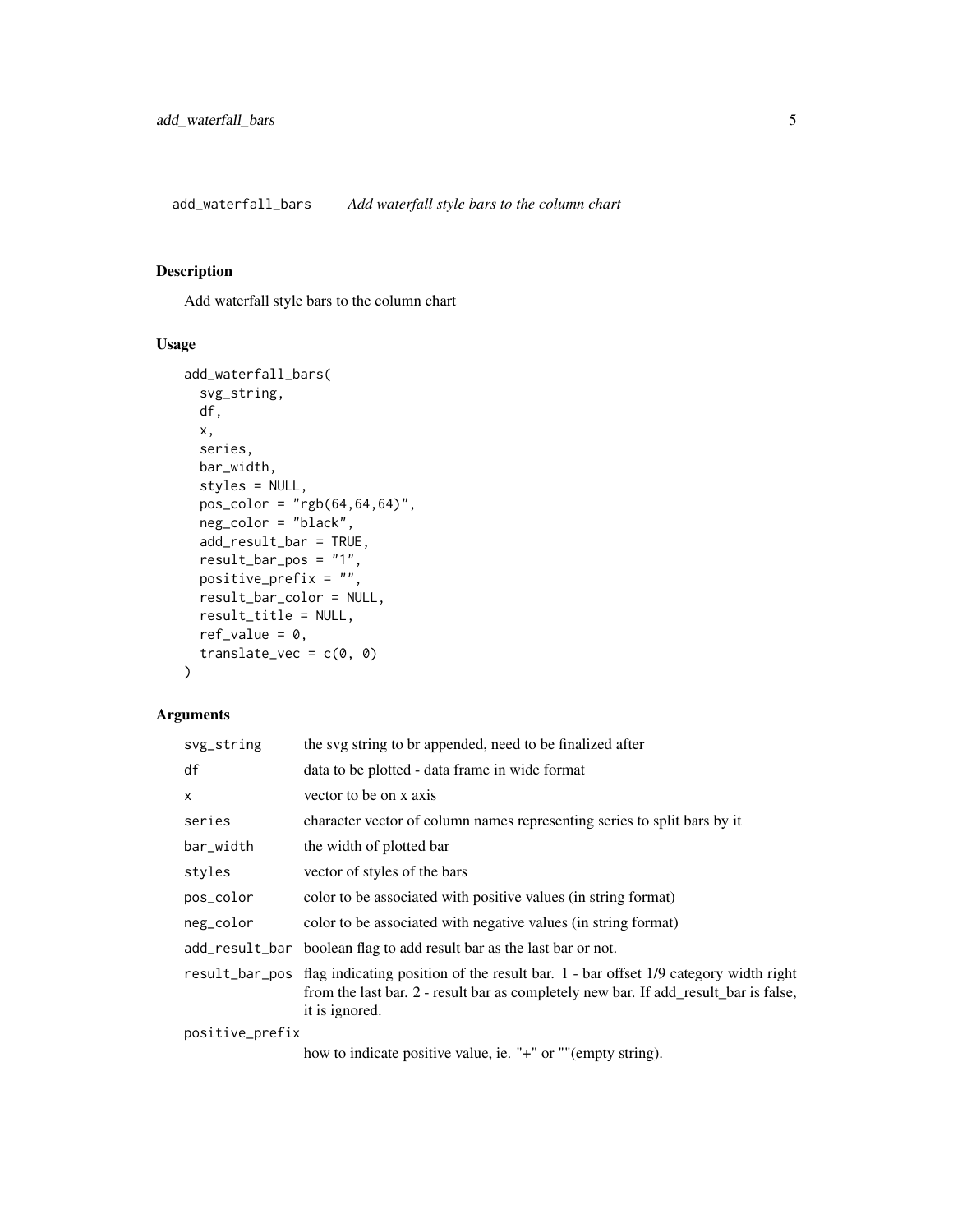<span id="page-5-0"></span>

| result_bar_color |                                                                                               |
|------------------|-----------------------------------------------------------------------------------------------|
|                  | color of result bar. If add_result_bar is false, it is ignored.                               |
| result_title     | title of result bar to be on x axis. If add_result_bar is false, it is ignored.               |
| ref_value        | first bar starts from this value, intended to be used with add first bar function.            |
| translate_vec    | 2 element translation vector. By setting this parameter you can translate bars<br>and legend. |

svg string with appended waterfall bars

| bar chart | Generates basic horizontal barchart. If more than one series is sup- |  |  |
|-----------|----------------------------------------------------------------------|--|--|
|           | plied, stacked barchart is generated.                                |  |  |

#### Description

Generates basic horizontal barchart. If more than one series is supplied, stacked barchart is generated.

#### Usage

```
bar_chart(data, cat, series, series_labels = series, styles = NULL)
```
## Arguments

| data          | data frame containing data to be plotted                       |
|---------------|----------------------------------------------------------------|
| cat           | vector containing category names of values                     |
| series        | vector containing names of columns in data with values to plot |
| series_labels | vector containing names of series to be shown on the plot      |
| styles        | optional vector with styles of bars                            |

## Value

object of class tidychart with a character vector containing SVG elements

```
#prepare the data frame
data <- data.frame(
city = c("Berlin", "Munich", "Cologne", "London", "Vienna", "Paris", "Zurich"),
Products = c(538, 250, 75, 301, 227, 100, 40),
Services = c(621, 545, 302, 44, 39, 20, 34)
\lambda#generate svgstring
barchart <- bar_chart(data, data$city, c("Products", "Services"), c("Products", "Services"))
```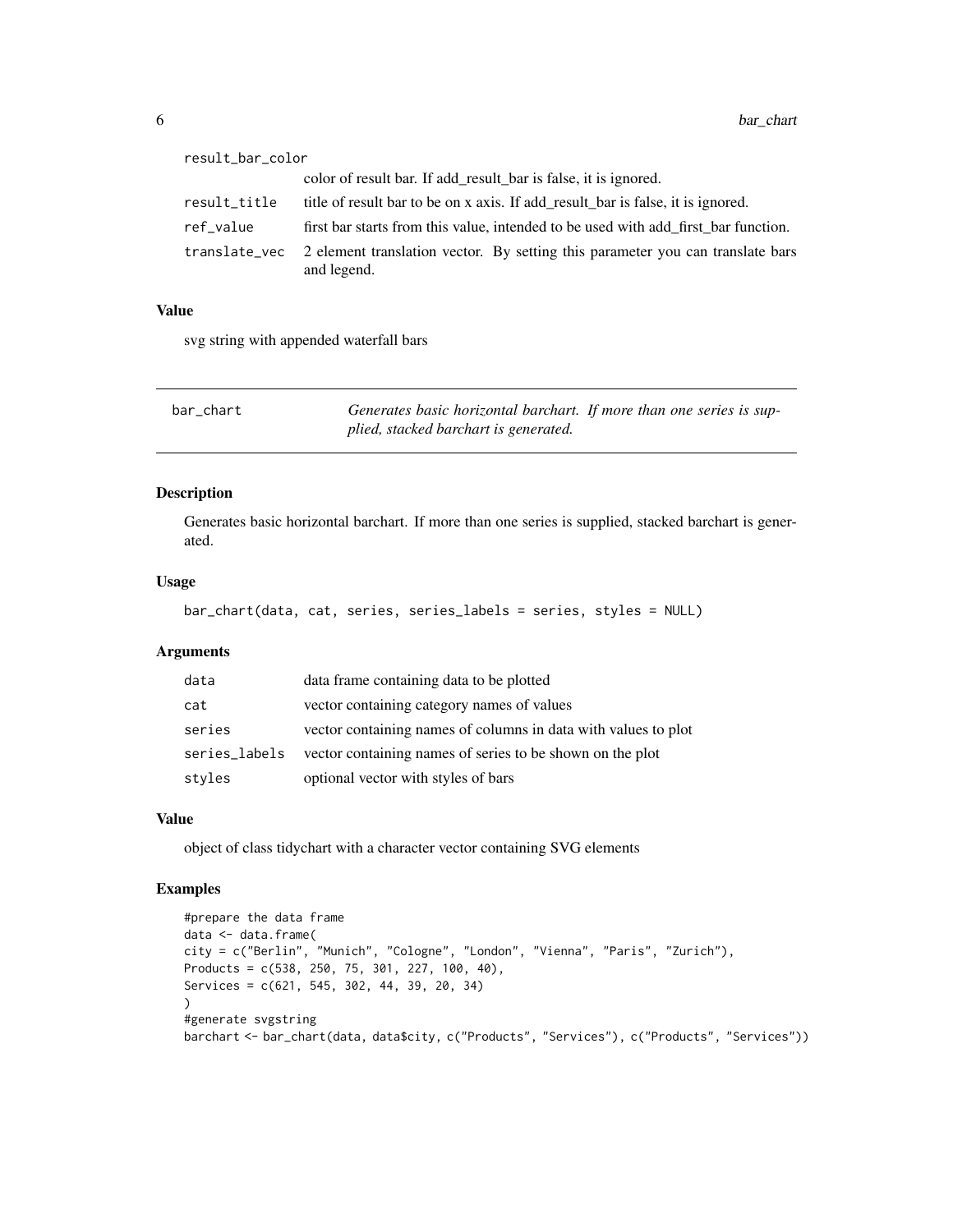<span id="page-6-0"></span>#show the plot barchart

bar\_chart\_absolute\_variance

*Generate bar chart with absolute variance.*

## Description

Visualize variance between baseline and real in absolute units. Choose colors parameter accordingly to business interpretation of larger/smaller values.

## Usage

```
bar_chart_absolute_variance(
  data = NULL,
  cat,
  baseline,
  real,
  colors = 1,
  y_title,
  y_style = "previous"
\mathcal{L}
```
## Arguments

| data     | data frame with columns containing data for x, baseline or real series                                                                 |
|----------|----------------------------------------------------------------------------------------------------------------------------------------|
| cat      | vector containing category names of values                                                                                             |
| baseline | vector containing base values or name of column in data with base values                                                               |
| real     | vector containing values that will be compared to baseline or name of column in<br>data with that values                               |
| colors   | 1 if green color represents positive values having good business impact and red<br>negative values having bad impact or 2 if otherwise |
| y_title  | title of the series values                                                                                                             |
| y_style  | style of y axis to indicate baseline scenario                                                                                          |

#### Value

object of class tidychart with a character vector containing SVG elements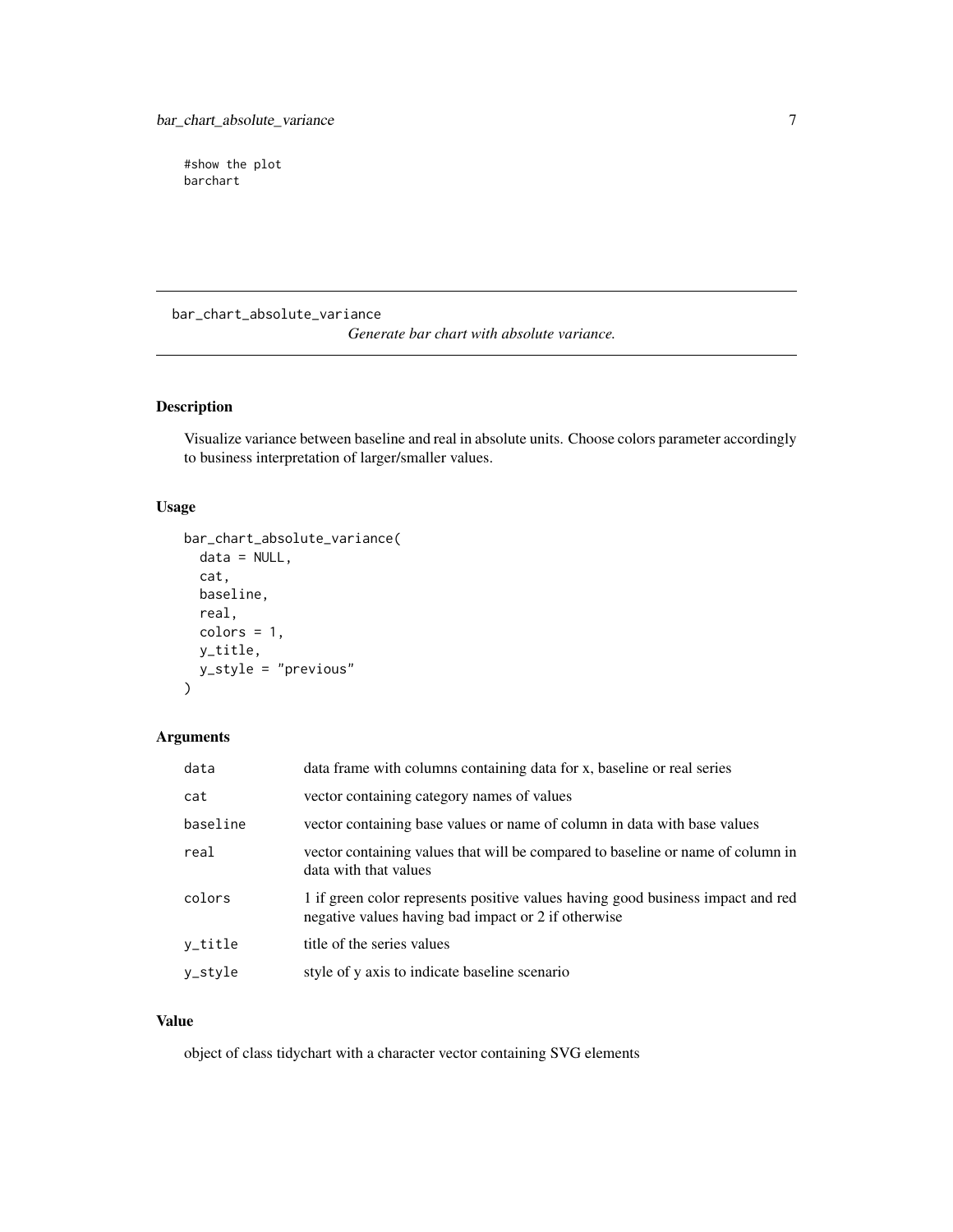## Examples

```
# get some data
real \le sin(1:5)
baseline <- cos(1:5)
cat <- letters[1:5]
bar_chart_absolute_variance(
  cat = cat,baseline = baseline,
  real = real,
  y_title = 'a title')
```
bar\_chart\_grouped *Generates grouped horizontal barchart with scenario triangles.*

## Description

Generates grouped horizontal barchart with scenario triangles.

#### Usage

```
bar_chart_grouped(
  data,
  cat,
  foreground,
  background,
  markers = NULL,
  series_labels,
  styles = NULL
\mathcal{L}
```

| data          | data frame in wide format containing data to be plotted                                                                                                                                    |
|---------------|--------------------------------------------------------------------------------------------------------------------------------------------------------------------------------------------|
| cat           | vector containing category names of values                                                                                                                                                 |
| foreground    | vector or name of column in data representing heights of bars visible in the<br>foreground                                                                                                 |
| background    | vector or name of column in data representing heights of bars visible in the<br>background                                                                                                 |
| markers       | optional vector representing position of triangles                                                                                                                                         |
| series_labels | vector of series titles. Consists of 2 or 3 elements                                                                                                                                       |
| styles        | optional data frame of styles. First column contains styles for foreground se-<br>ries, second for background, third for triangles. $dim(styles)$ must be length $(x)$ ,<br>length(titles) |

<span id="page-7-0"></span>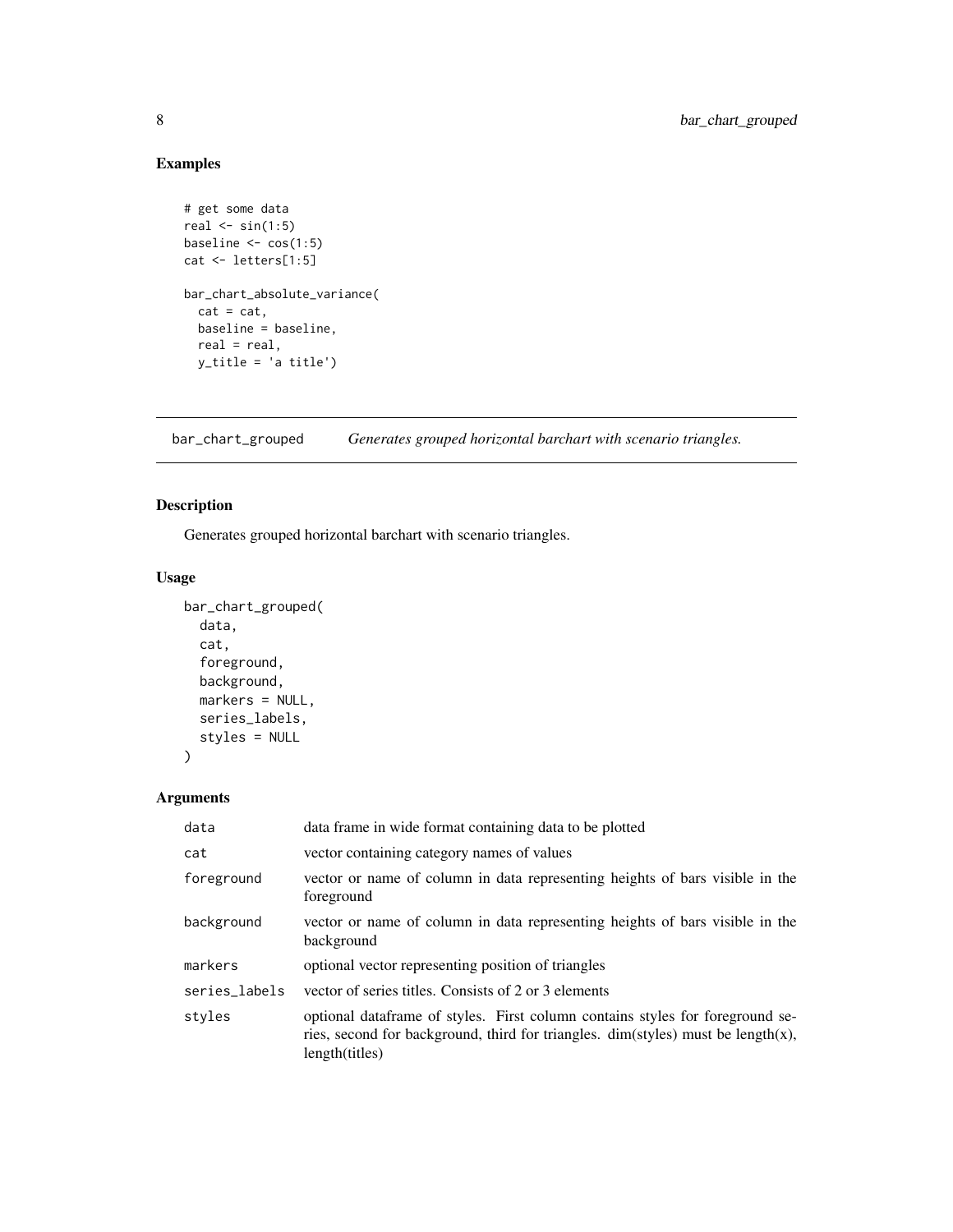<span id="page-8-0"></span>object of class tidychart with a character vector containing SVG elements

#### Examples

```
#preparing data frames
data <- data.frame(
city = c("Berlin", "Paris", "London", "Munich", "Vienna"),
AC = c(592, 1166, 618, 795, 538),
PL = c(570, 950, 800, 780, 460),
triangles = c(545, 800, 900, 600, 538) #AC toten bardziej na wierzchu
)
#preparing the styles data frame
df_styles <- data.frame(
 AC = c("actual","actual","actual","actual","actual"),
 PL = c("plan","plan","plan","plan","plan"),
 triangles = c("previous", "previous","previous","previous","previous"))
#creating the svg string
barchart_grouped <- bar_chart_grouped(data,
data$city, "AC", "PL","triangles", c("triangles", "AC", "PL"), df_styles)
#showing the plot
barchart_grouped
```
bar\_chart\_normalized *Generates normalized horizontal barchart. If more than one series is supplied, stacked barchart is generated.*

#### Description

Generates normalized horizontal barchart. If more than one series is supplied, stacked barchart is generated.

#### Usage

```
bar_chart_normalized(data, cat, series, series_labels = series)
```

| data   | data frame containing data to be plotted                                |
|--------|-------------------------------------------------------------------------|
| cat    | vector containing category names of values                              |
| series | vector containing names of columns in data with values to plot          |
|        | series_labels vector containing names of series to be shown on the plot |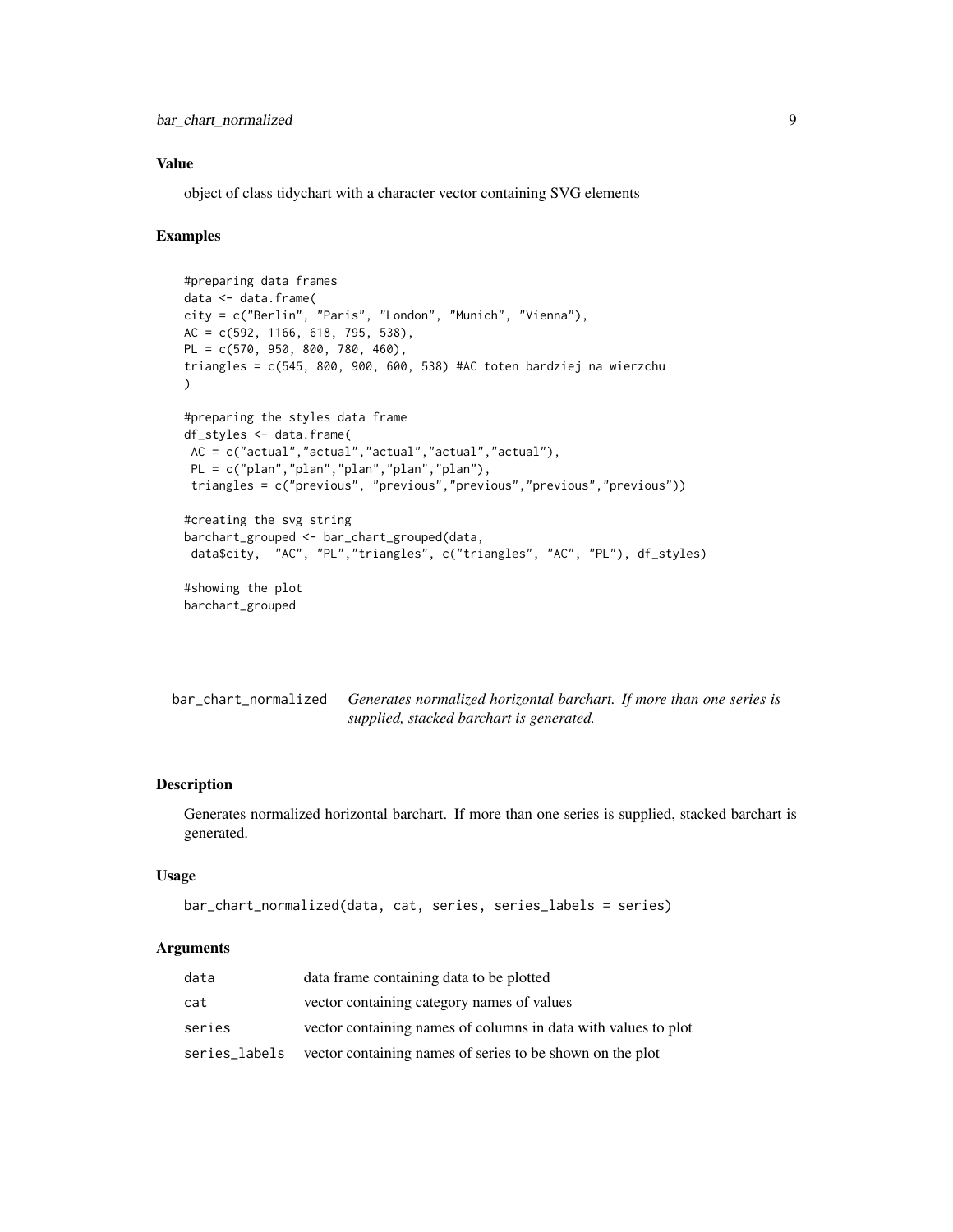object of class tidychart with a character vector containing SVG elements

#### Examples

```
#prepare the data frame
data <- data.frame(
city = c("Berlin", "Munich", "Cologne", "London", "Vienna", "Paris", "Zurich"),
Products = c(538, 250, 75, 301, 227, 100, 40),
Services = c(621, 545, 302, 44, 39, 20, 34)
)
#create svg string
barchart_normalized <- bar_chart_normalized(
  data = data,
  cat = data$city,
  series = c("Products", "Services"))
#show the plot
barchart_normalized
```
bar\_chart\_reference *Generates basic horizontal barchart with index on a given value. If more than one series is supplied, stacked barchart is generated.*

#### Description

Generates basic horizontal barchart with index on a given value. If more than one series is supplied, stacked barchart is generated.

## Usage

```
bar_chart_reference(
  data,
  cat,
  series,
  ref_val,
  series_labels = series,
  styles = NULL,
  ref_label = ref_val
)
```

| data   | data frame containing data to be plotted                       |
|--------|----------------------------------------------------------------|
| cat    | vector containing category names of values                     |
| series | vector containing names of columns in data with values to plot |

<span id="page-9-0"></span>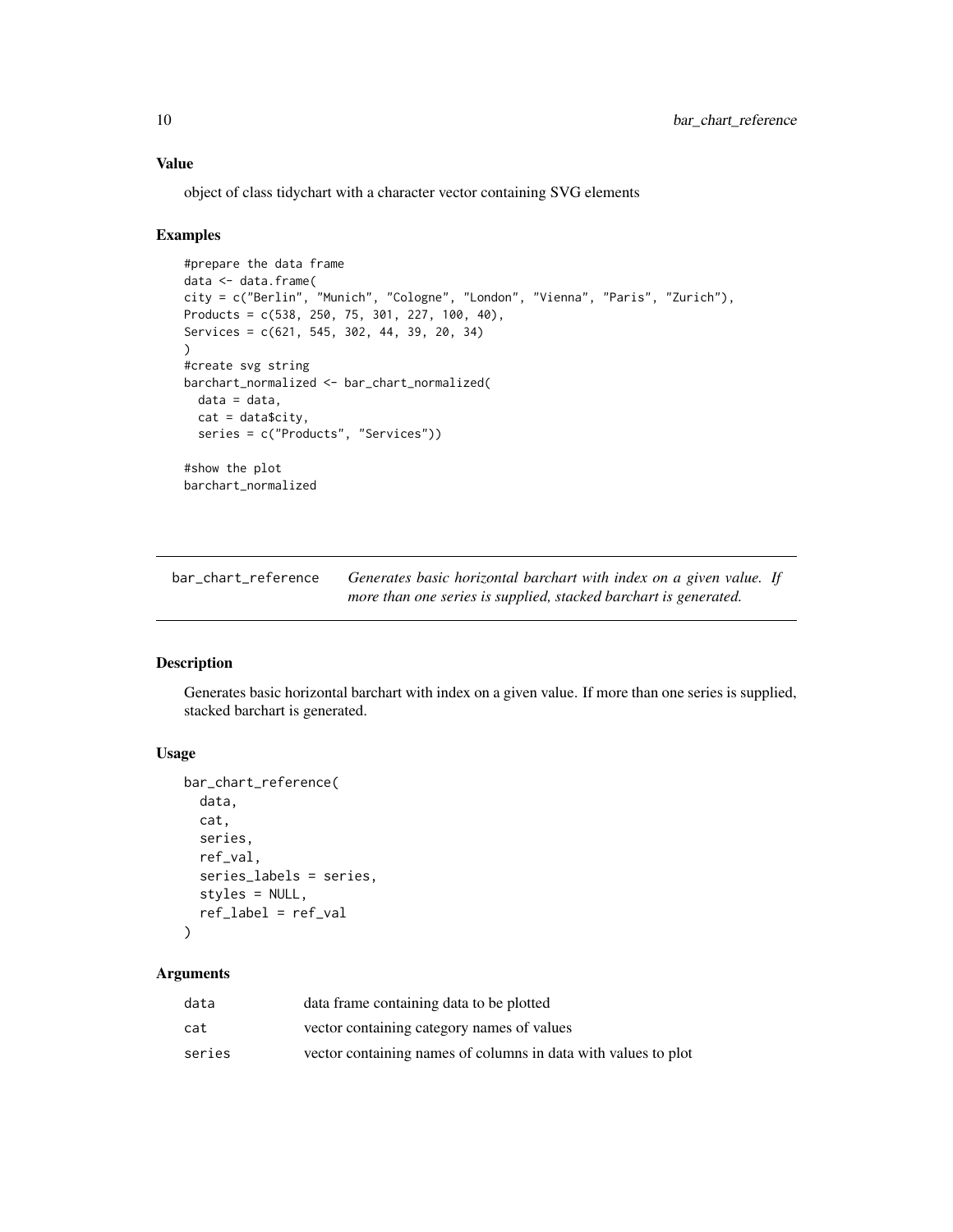<span id="page-10-0"></span>

| ref val       | numeric value of the index                                                                               |
|---------------|----------------------------------------------------------------------------------------------------------|
| series_labels | vector containing names of series to be shown on the plot                                                |
| styles        | optional vector with styles of bars                                                                      |
| ref_label     | string defining a text that should be displayed in the referencing line. Set by<br>default to index val. |

object of class tidychart with a character vector containing SVG elements

## Examples

```
#prepare the data frame
data <- data.frame(
city = c("Berlin", "Munich", "Cologne", "London", "Vienna", "Paris", "Zurich"),
Products = c(538, 250, 75, 301, 227, 100, 40),
Services = c(621, 545, 302, 44, 39, 20, 34)
)
#create svg string
barchart_ref <- bar_chart_reference(data, data$city, c("Products"), 100, c("Products"))
#show the plot
barchart_ref
```
bar\_chart\_relative\_variance

*Generate bar chart with relative variance (in percents).*

## Description

Generate bar chart with relative variance (in percents).

```
bar_chart_relative_variance(
  data = NULL,
  cat,
 baseline,
  real,
 colors = 1,
 y_title,
 y_style = "previous",
  styles = NULL
)
```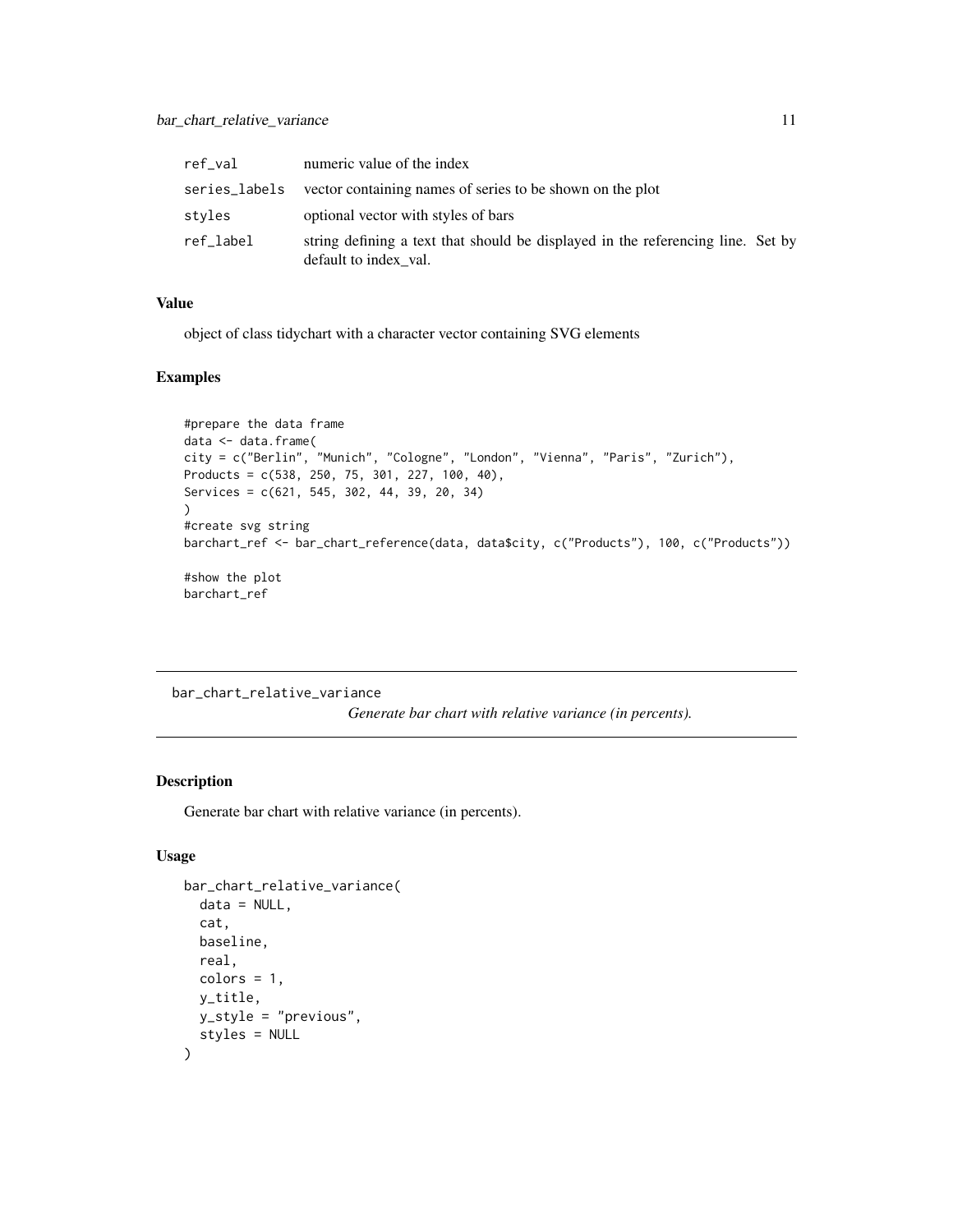| data     | data frame with columns containing data for x, baseline or real series                                                                 |
|----------|----------------------------------------------------------------------------------------------------------------------------------------|
| cat      | vector containing category names of values                                                                                             |
| baseline | vector containing base values or name of column in data with base values                                                               |
| real     | vector containing values that will be compared to baseline or name of column in<br>data with that values                               |
| colors   | 1 if green color represents positive values having good business impact and red<br>negative values having bad impact or 2 if otherwise |
| y_title  | title of the series values                                                                                                             |
| y_style  | style of y axis to indicate baseline scenario                                                                                          |
| styles   | optional vector with styles of the pin heads                                                                                           |

## Value

object of class tidychart with a character vector containing SVG elements

## Examples

```
# get some data
real \le sin(1:5)
baseline <- cos(1:5)
cat <- letters[1:5]
bar_chart_relative_variance(
  cat = cat,baseline = baseline,
  real = real,
  y_title = 'a title')
```
bar\_chart\_waterfall *Generate horizontal waterfall chart.*

## Description

Generate horizontal waterfall chart.

```
bar_chart_waterfall(
  cat,
  series,
  data = NULL,
  add_result = FALSE,
  result_title = NULL
\mathcal{L}
```
<span id="page-11-0"></span>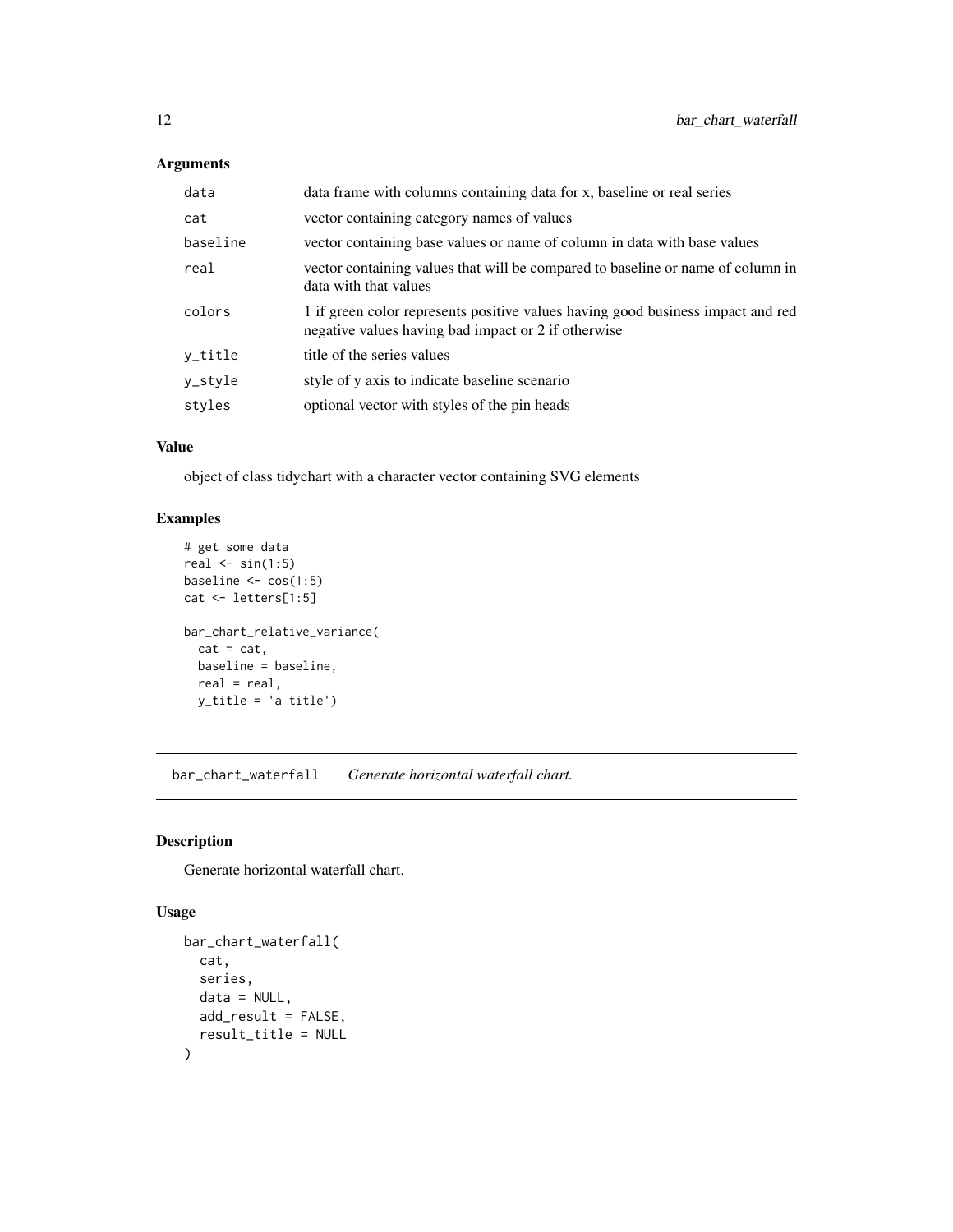## <span id="page-12-0"></span>column\_chart 13

#### Arguments

| cat          | vector containing category names of values                     |
|--------------|----------------------------------------------------------------|
| series       | vector containing names of columns in data with values to plot |
| data         | data frame containing data to be plotted                       |
| add result   | boolean value if result bar should be plotted                  |
| result_title | the title for the result bar. Ignored if add result is false   |

## Value

object of class tidychart with a character vector containing SVG elements

#### Examples

```
df <- data.frame(
  city = c("Berlin", "Munich", "Cologne", "London", "Vienna", "Paris", "Zurich"),
  profit = sin(1:7)\mathcal{L}bar_chart_waterfall(cat = 'city', series = 'profit', data = df)
```
column\_chart *Generate basic column chart.*

#### Description

If more than one series is supplied, stacked column plot is generated.

#### Usage

```
column_chart(
  data,
  x,
  series = NULL,
  series_labels = series,
  styles = NULL,
  interval = "months"
)
```

| data frame in wide format containing data to be plotted                                               |
|-------------------------------------------------------------------------------------------------------|
| vector containing labels for x axis or name of column in data with values of x<br>axis labels         |
| vector containing names of columns in data with values to plot                                        |
| optional vector with labels for series to be plotted as legend. The default is the<br>same as series. |
| optional vector with styles of bars                                                                   |
| intervals on x axis. The width of the bars depends on this parameter                                  |
|                                                                                                       |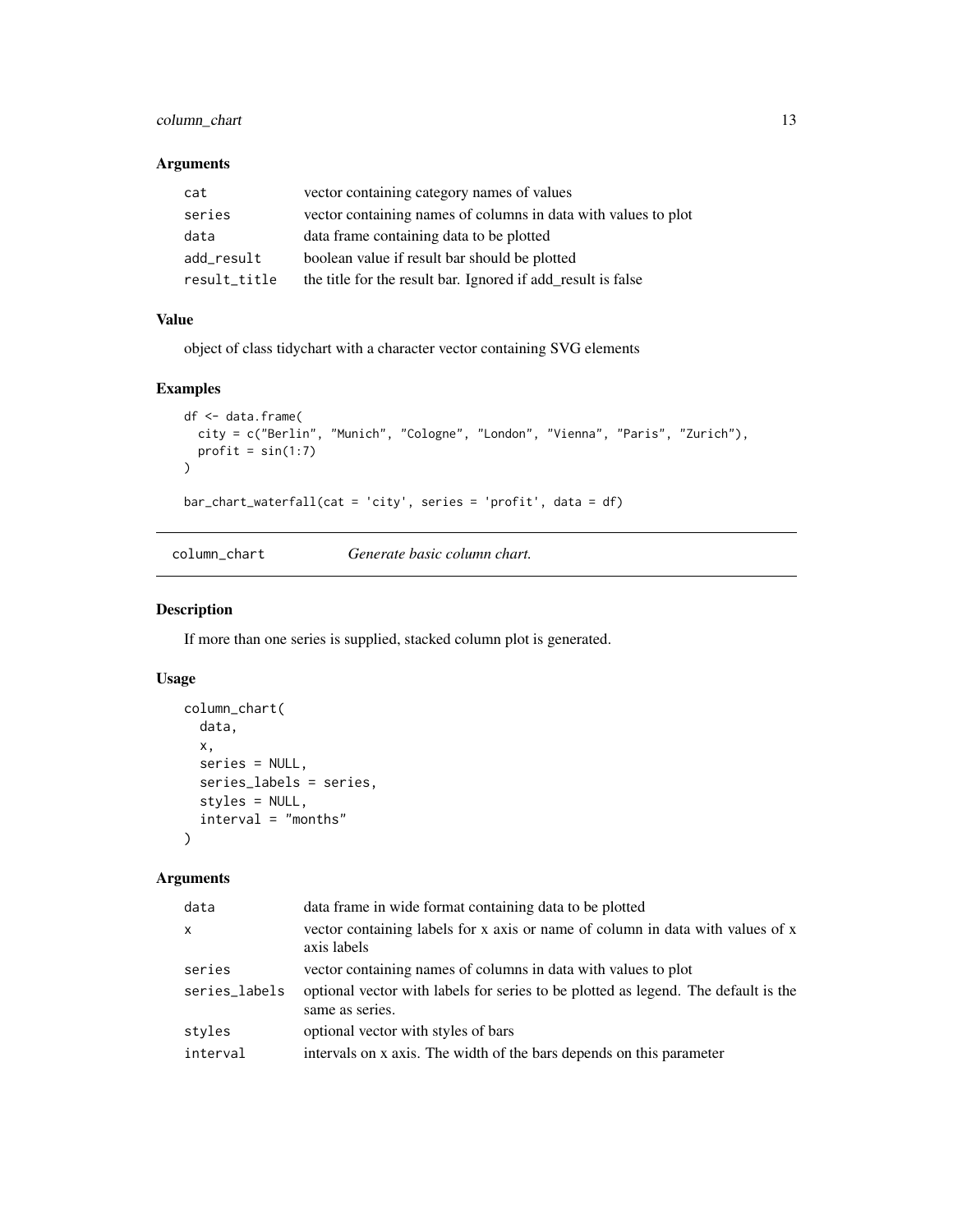<span id="page-13-0"></span>object of class tidychart with a character vector containing SVG elements

#### Examples

```
# prepare some data frame
df \leq data.frame(x = month.abb[1:6],
                 y = c(2, 4, 2, 1, 2.5, 3),
                 z = c(3, 4.5, 2, 1, 4, 2))# generate character vectors with svg data
svg1 <- column_chart(df, x = 'x', series = 'y')
svg2 <- column_chart(df, x = df$x, series = c('y', 'z'))
# show the plot
svg1
```
column\_chart\_absolute\_variance

```
Generate column chart with absolute variance.
```
#### Description

Visualize variance between two time series (baseline and real) in the same units as the time series. Choose colors parameter accordingly to business interpretation of larger/smaller values.

#### Usage

```
column_chart_absolute_variance(
  x,
 baseline,
  real,
  colors = 1,data = NULL,
  x_title = "PY",
  x_style = "previous",
  interval = "months"
)
```

| $\mathsf{X}$ | vector containing labels for x axis or name of column in data with values of x<br>axis labels            |
|--------------|----------------------------------------------------------------------------------------------------------|
| baseline     | vector containing base values or name of column in data with base values                                 |
| real         | vector containing values that will be compared to baseline or name of column in<br>data with that values |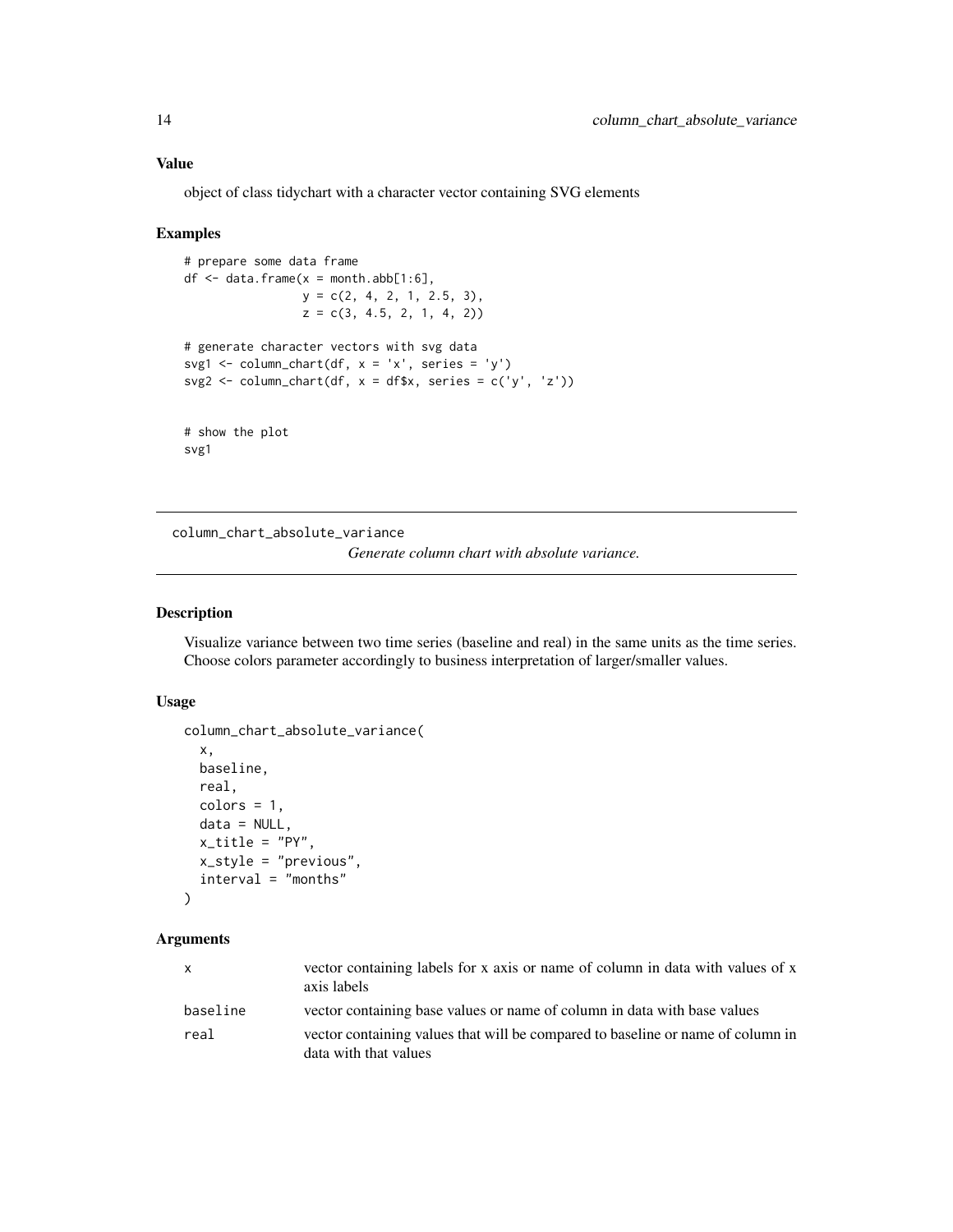<span id="page-14-0"></span>

| colors   | 1 if green color represents positive values having good business impact and red<br>negative values having bad impact or 2 if otherwise |
|----------|----------------------------------------------------------------------------------------------------------------------------------------|
| data     | data frame with columns containing data for x, baseline or real series                                                                 |
| x_title  | the title of the plot                                                                                                                  |
| x_style  | style of the x axis to indicate baseline scenario. The default is 'previous'.                                                          |
| interval | intervals on x axis. The width of the bars depends on this parameter                                                                   |

object of class tidychart with a character vector containing SVG elements

## Examples

```
x < - month.abb
baseline <- rnorm(12)
real \leq c(rnorm(6, mean = -1), rnorm(6, mean = 1))
column_chart_absolute_variance(x, baseline, real, x_title = 'profit')
```
column\_chart\_grouped *Generate grouped column chart for visualizing up to 3 data series.*

#### Description

Generate grouped column chart for visualizing up to 3 data series.

#### Usage

```
column_chart_grouped(
  x,
  foreground,
 background,
 markers = NULL,
 data = NULL,
  series_labels,
 styles = NULL,
  interval = "months"\mathcal{L}
```

| X          | vector containing labels for x axis or name of column in data with values of x<br>axis labels |
|------------|-----------------------------------------------------------------------------------------------|
| foreground | vector or name of column in data representing heights of bars visible in the<br>foreground    |
| background | vector or name of column in data representing heights of bars visible in the<br>background    |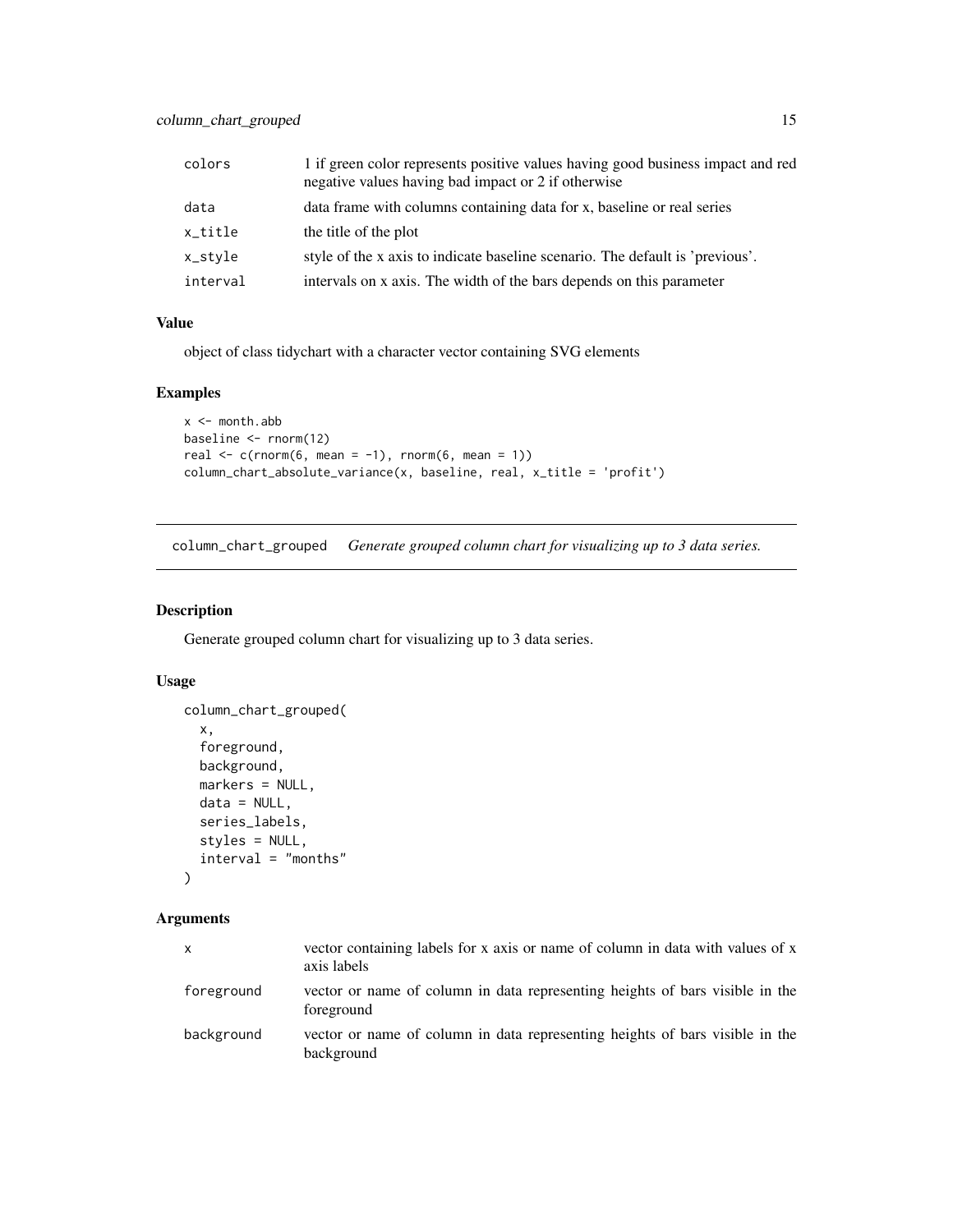<span id="page-15-0"></span>

| markers       | optional vector representing position of triangles                                                                                                                                         |
|---------------|--------------------------------------------------------------------------------------------------------------------------------------------------------------------------------------------|
| data          | data frame in wide format containing data to be plotted                                                                                                                                    |
| series_labels | vector of series titles. Consists of 2 or 3 elements                                                                                                                                       |
| styles        | optional data frame of styles. First column contains styles for foreground se-<br>ries, second for background, third for triangles. $dim(styles)$ must be length $(x)$ ,<br>length(titles) |
| interval      | intervals on x axis. The width of the bars depends on this parameter                                                                                                                       |

object of class tidychart with a character vector containing SVG elements

## Examples

```
df \leq data.frame(x = month.abb[7:12],
                 actual = rnorm(6, mean = 5, sd = 0.3),budget = rnorm(6, mean = 4.5, sd = 0.7),
                 prev\_year = rnorm(6, mean = 4)column_{chart\_grouped(x = df$x,
                     foreground = df$actual,
                     background = df$budget,
                     markers = df$prev_year,
                     series_labels = c('AC', 'BU', 'PY'))
```
column\_chart\_normalized

*Generate column chart with normalization.*

## Description

Every column will be rescaled, so columns have the same height.

```
column_chart_normalized(
  data,
  x,
  series = NULL,
  series_labels = series,
  interval = "months"
\mathcal{E}
```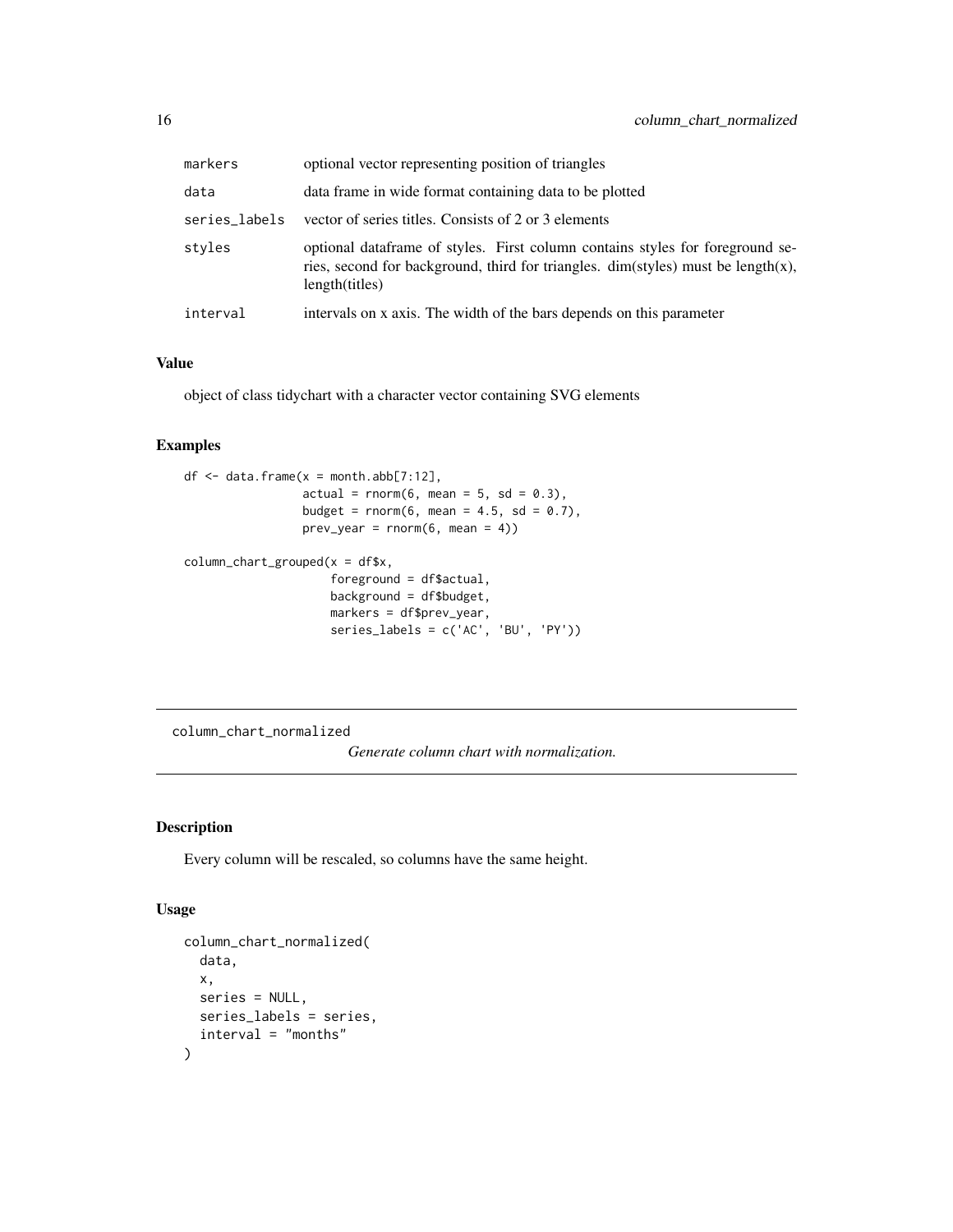<span id="page-16-0"></span>

| data          | data frame in wide format containing data to be plotted                                               |
|---------------|-------------------------------------------------------------------------------------------------------|
| X             | vector containing labels for x axis or name of column in data with values of x<br>axis labels         |
| series        | vector containing names of columns in data with values to plot                                        |
| series_labels | optional vector with labels for series to be plotted as legend. The default is the<br>same as series. |
| interval      | intervals on x axis. The width of the bars depends on this parameter                                  |

## Value

object of class tidychart with a character vector containing SVG elements

## Examples

```
# prepare some data frame
df \leq data.frame(x = month.abb[1:6],
                 y = c(2, 4, 2, 1, 2.5, 3),z = c(3, 4.5, 2, 1, 4, 2))# generate character vector with svg data
column_chart_normalized(df, x = df$x, series = c('y', 'z'))
```
column\_chart\_reference

*Generate column chart with reference line.*

## Description

Generate column chart with reference line.

```
column_chart_reference(
  data,
  x,
  series,
  ref_value,
  ref_label = NULL,
  styles = NULL,
  interval = "months"
\mathcal{E}
```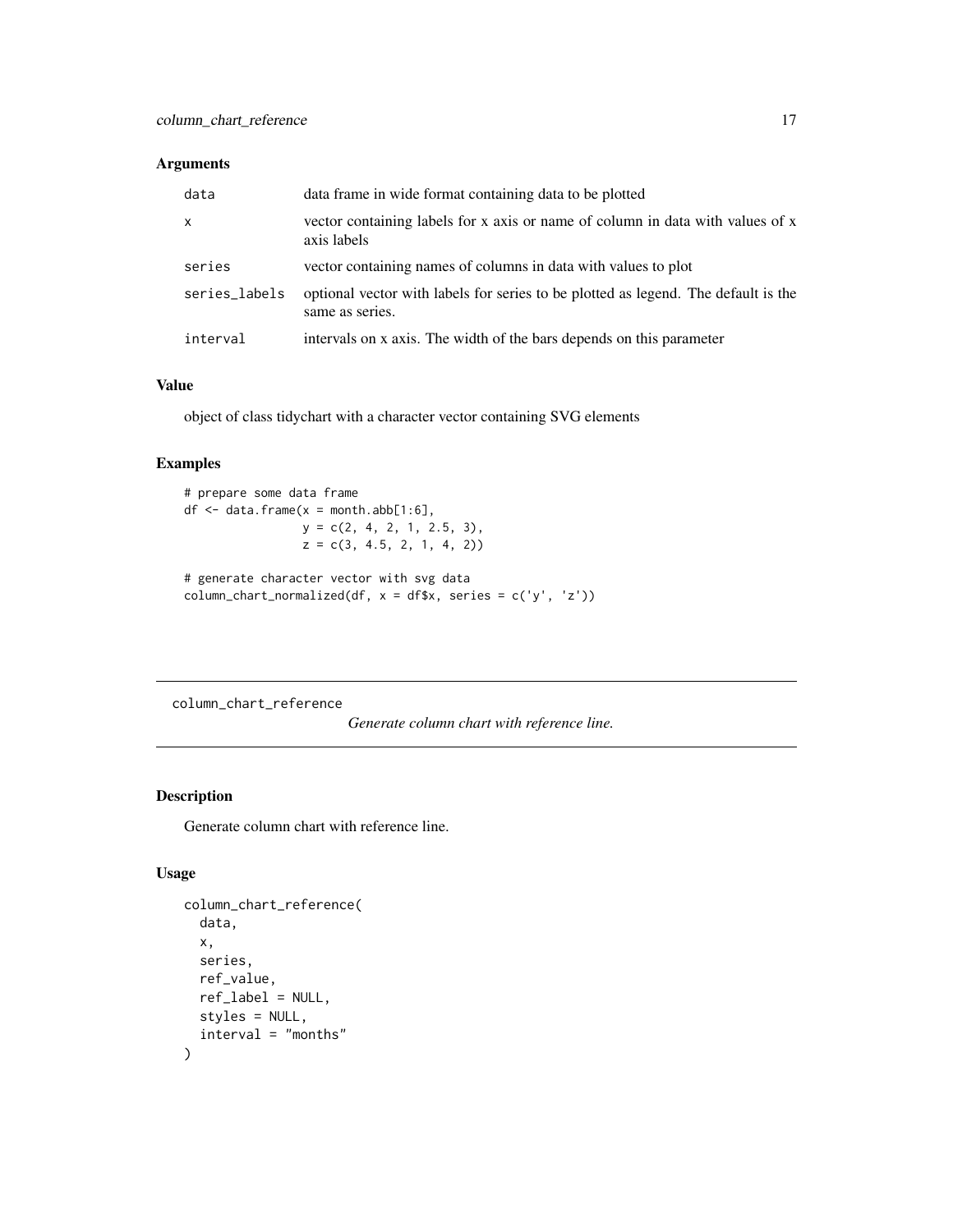<span id="page-17-0"></span>

| data      | data frame in wide format containing data to be plotted                                       |
|-----------|-----------------------------------------------------------------------------------------------|
| $\times$  | vector containing labels for x axis or name of column in data with values of x<br>axis labels |
| series    | vector containing names of columns in data with values to plot                                |
| ref_value | one element numeric vector with referencing value.                                            |
| ref_label | name of the referencing value                                                                 |
| styles    | optional vector with styles of bars                                                           |
| interval  | intervals on x axis. The width of the bars depends on this parameter                          |

#### Value

object of class tidychart with a character vector containing SVG elements

## Examples

```
# prepare some data frame
df \leq data.frame(x = month.abb[1:6],
                 y = c(2, 4, 2, 1, 2.5, 3),
                 z = c(3, 4.5, 2, 1, 4, 2))# generate character vector with svg data
column_chart_reference(df, x = 'x',
                       series = 'y',ref_value = 3,
                       ref_label = 'baseline')
```
column\_chart\_relative\_variance

*Generate column chart with relative variance (in percents).*

## Description

Generate column chart with relative variance (in percents).

```
column_chart_relative_variance(
  x,
 baseline,
  real,
  colors = 1,
 data = NULL,
  x_title,
  x_style = "previous",
```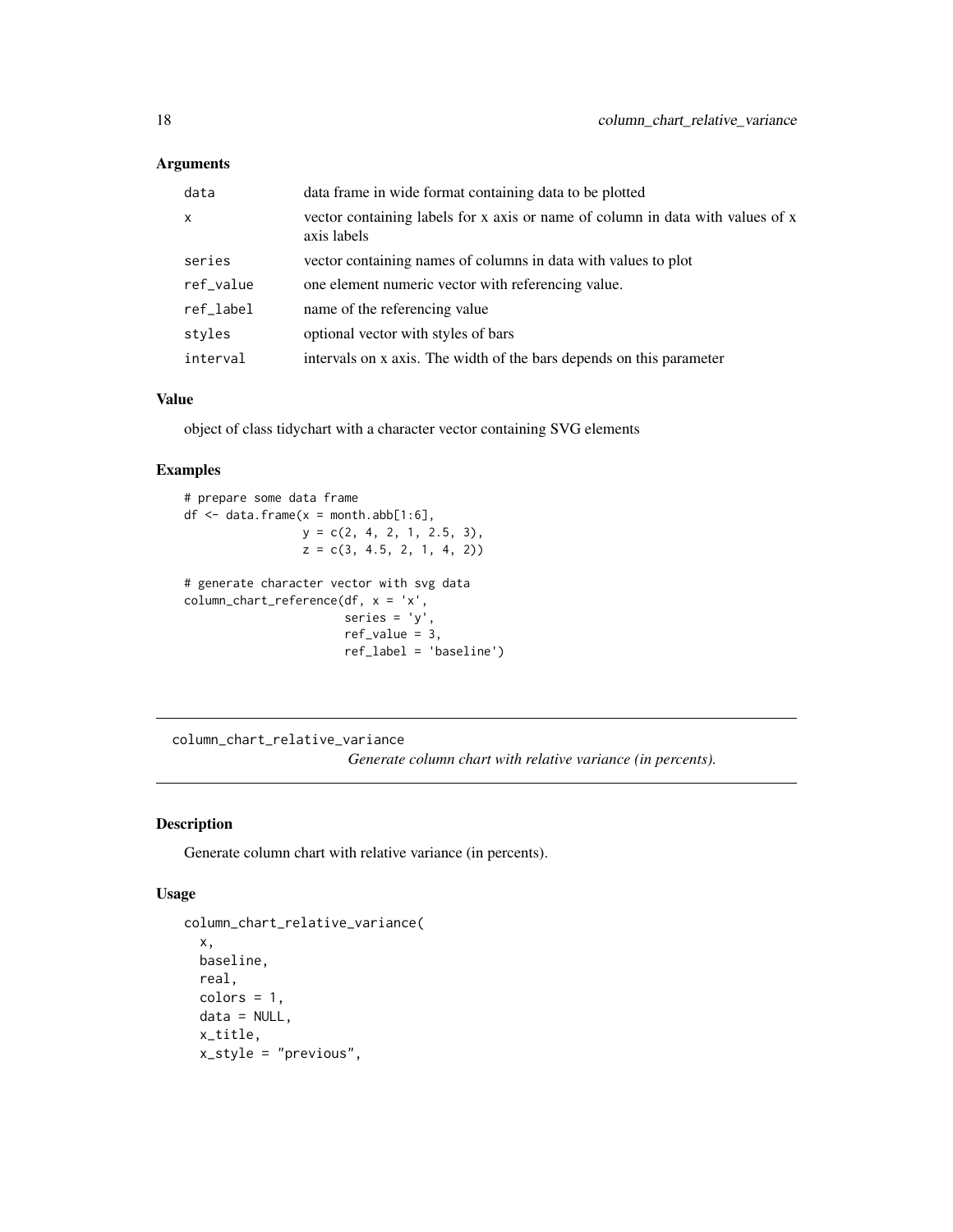```
styles = NULL,
  interval = "months"
\lambda
```

| $\mathsf{x}$ | vector containing labels for x axis or name of column in data with values of x<br>axis labels                                          |
|--------------|----------------------------------------------------------------------------------------------------------------------------------------|
| baseline     | vector containing base values or name of column in data with base values                                                               |
| real         | vector containing values that will be compared to baseline or name of column in<br>data with that values                               |
| colors       | 1 if green color represents positive values having good business impact and red<br>negative values having bad impact or 2 if otherwise |
| data         | data frame with columns containing data for x, baseline or real series                                                                 |
| x_title      | the title of the plot                                                                                                                  |
| x_style      | style of the x axis to indicate baseline scenario. The default is 'previous'.                                                          |
| styles       | optional vector with styles of the pin heads                                                                                           |
| interval     | intervals on x axis. The width of the bars depends on this parameter                                                                   |

### Value

object of class tidychart with a character vector containing SVG elements

#### Examples

```
x < - month.abb
baseline \le rnorm(12, mean = 1, sd = 0.2)
real \leq c(rnorm(6, mean = 0.8, sd = 0.2), rnorm(6, mean = 1.2, sd = 0.2))
column_chart_relative_variance(x, baseline, real, x_title = 'profit %')
```
column\_chart\_waterfall

*Generate column waterfall chart for visualizing contribution.*

## Description

Generate column waterfall chart for visualizing contribution.

```
column_chart_waterfall(data, x, series, styles = NULL, interval = "months")
```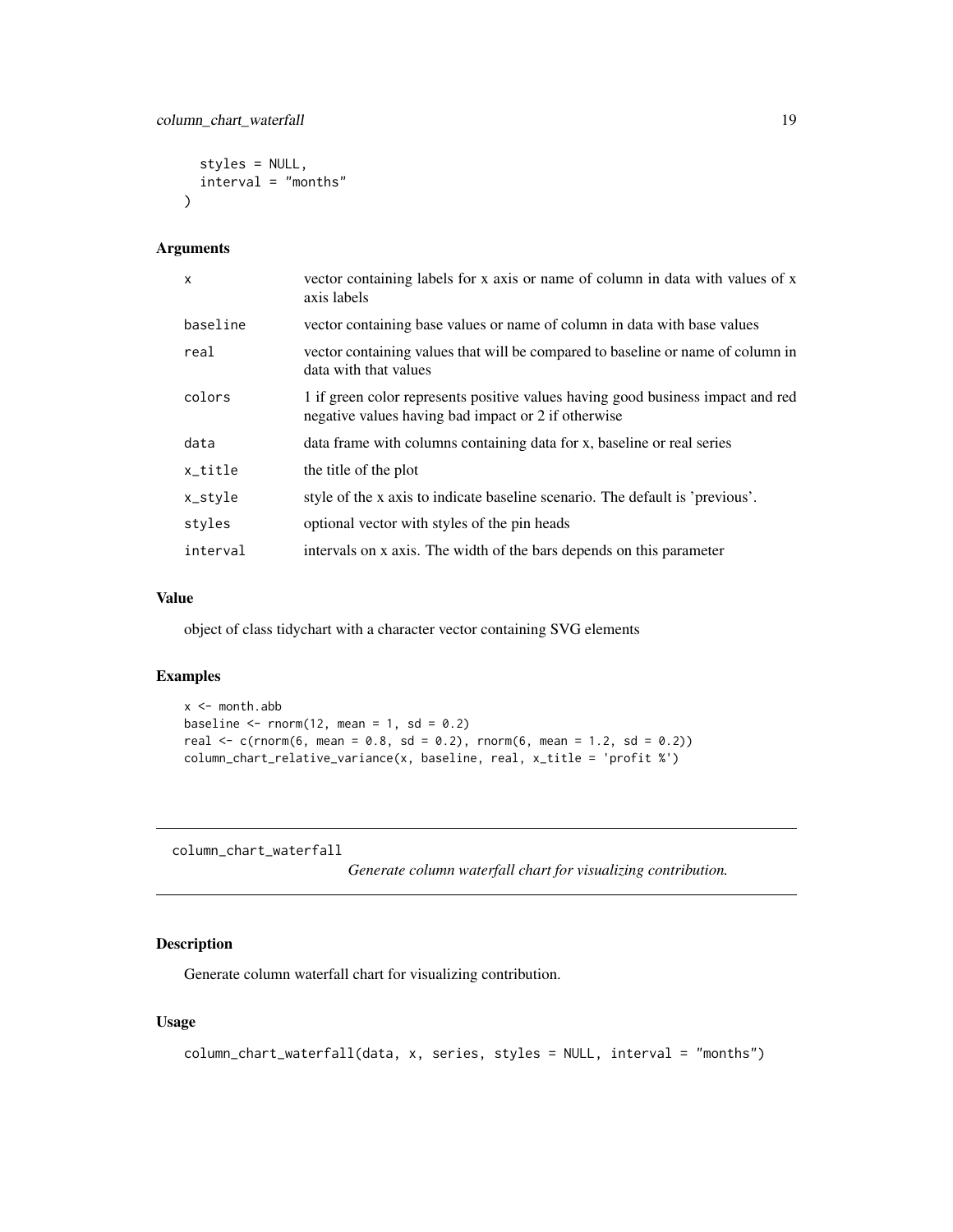<span id="page-19-0"></span>

| data     | data frame in wide format containing data to be plotted                                       |
|----------|-----------------------------------------------------------------------------------------------|
| X        | vector containing labels for x axis or name of column in data with values of x<br>axis labels |
| series   | vector containing names of columns in data with values to plot                                |
| styles   | optional vector with styles of bars                                                           |
| interval | intervals on x axis. The width of the bars depends on this parameter                          |

## Value

object of class tidychart with a character vector containing SVG elements

## Examples

df  $\leq$  data.frame( $x = 10:18$ ,  $y = rnorm(9)$ column\_chart\_waterfall(df, 'x', 'y')

column\_chart\_waterfall\_variance

*Generate column waterfall chart with absolute variance.*

## Description

Generate column waterfall chart with absolute variance.

## Usage

```
column_chart_waterfall_variance(
 x,
 baseline,
 real,
 colors = 1,data = NULL,
 result_title,
  interval = "months"
)
```

| $\mathbf{x}$ | vector containing labels for x axis or name of column in data with values of x<br>axis labels            |
|--------------|----------------------------------------------------------------------------------------------------------|
| baseline     | vector containing base values or name of column in data with base values                                 |
| real         | vector containing values that will be compared to baseline or name of column in<br>data with that values |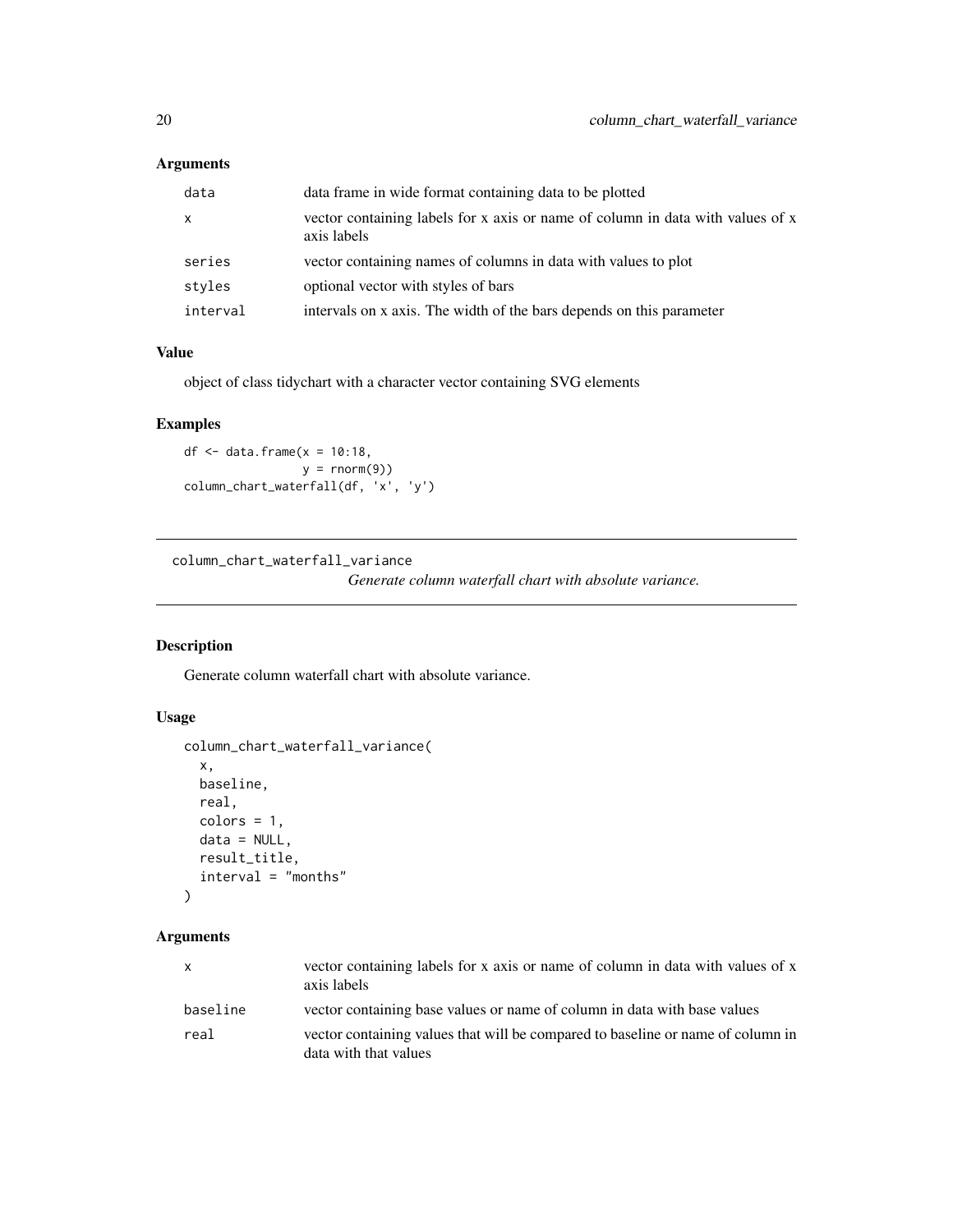## <span id="page-20-0"></span>draw\_triangle 21

| colors       | 1 if green color represents positive values having good business impact and red<br>negative values having bad impact or 2 if otherwise |
|--------------|----------------------------------------------------------------------------------------------------------------------------------------|
| data         | data frame with columns containing data for x, baseline or real series                                                                 |
| result title | title for the result bar                                                                                                               |
| interval     | intervals on x axis. The width of the bars depends on this parameter                                                                   |

## Value

object of class tidychart with a character vector containing SVG elements

## Examples

```
x < - month.abb
baseline <- rnorm(12)
real \leq c(rnorm(6, mean = -1), rnorm(6, mean = 1))
column_chart_waterfall_variance(x, baseline, real, result_title = 'year profit')
```
draw\_triangle *Draw triangle and append it to svg string*

#### Description

Draw triangle and append it to svg string

#### Usage

```
draw_triangle(
  svg_string,
  tip_position_x,
  tip_position_y,
  orientation = "left",
  style = NULL,
  translate_vec = c(\emptyset, \emptyset))
```
## Arguments

| svg_string                     | svg string to paste a triangle                                                       |
|--------------------------------|--------------------------------------------------------------------------------------|
| tip_position_x, tip_position_y |                                                                                      |
|                                | x, y position of tip of the triangle                                                 |
| orientation                    | where the triangle should be pointing. One of $c('top', 'right', 'bottom', 'left').$ |
| style                          | style of the triangle                                                                |
| translate_vec                  | the translation vector                                                               |

## Value

svg string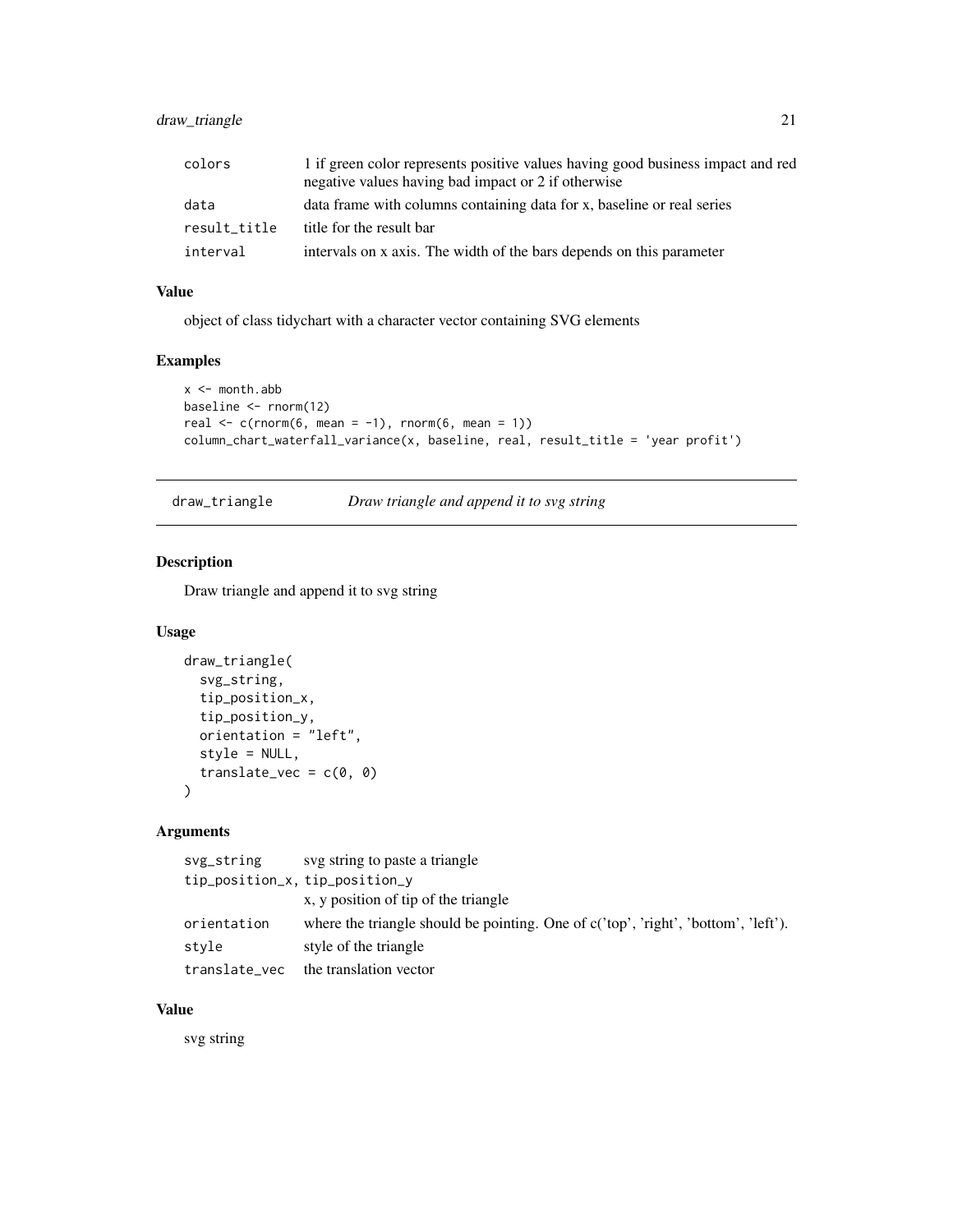<span id="page-21-0"></span>facet\_chart *Facet chart.*

## Description

Create multiple charts with data split into groups.

#### Usage

facet\_chart(data, facet\_by, ncols = 3, FUN, ...)

## Arguments

| data       | data frame in wide format containing data to be plotted                     |
|------------|-----------------------------------------------------------------------------|
| facet_by   | a name of column in data, that the charts will be splitted by               |
| ncols      | number of columns of the plots. Number of rows will be adjusted accordingly |
| <b>FUN</b> | function to plot the basic chart                                            |
| $\ddots$   | other parameters passed to FUN                                              |

#### Value

object of class tidychart with a character vector containing SVG elements

## Examples

```
facet_chart(
  data = mtcars,
  factor_by = 'cyl',ncols = 2,
  FUN = scatter_plot,
  x = m_{\text{cars}}$hp,
  y = mtcars$qsec,
  legend_title = ''
 )
```
get\_color\_stacked *Function to get bar/area color for stacked plots.*

## Description

Function to get bar/area color for stacked plots.

```
get_color_stacked(series_number, colors_df = pkg.env$colors_df)
```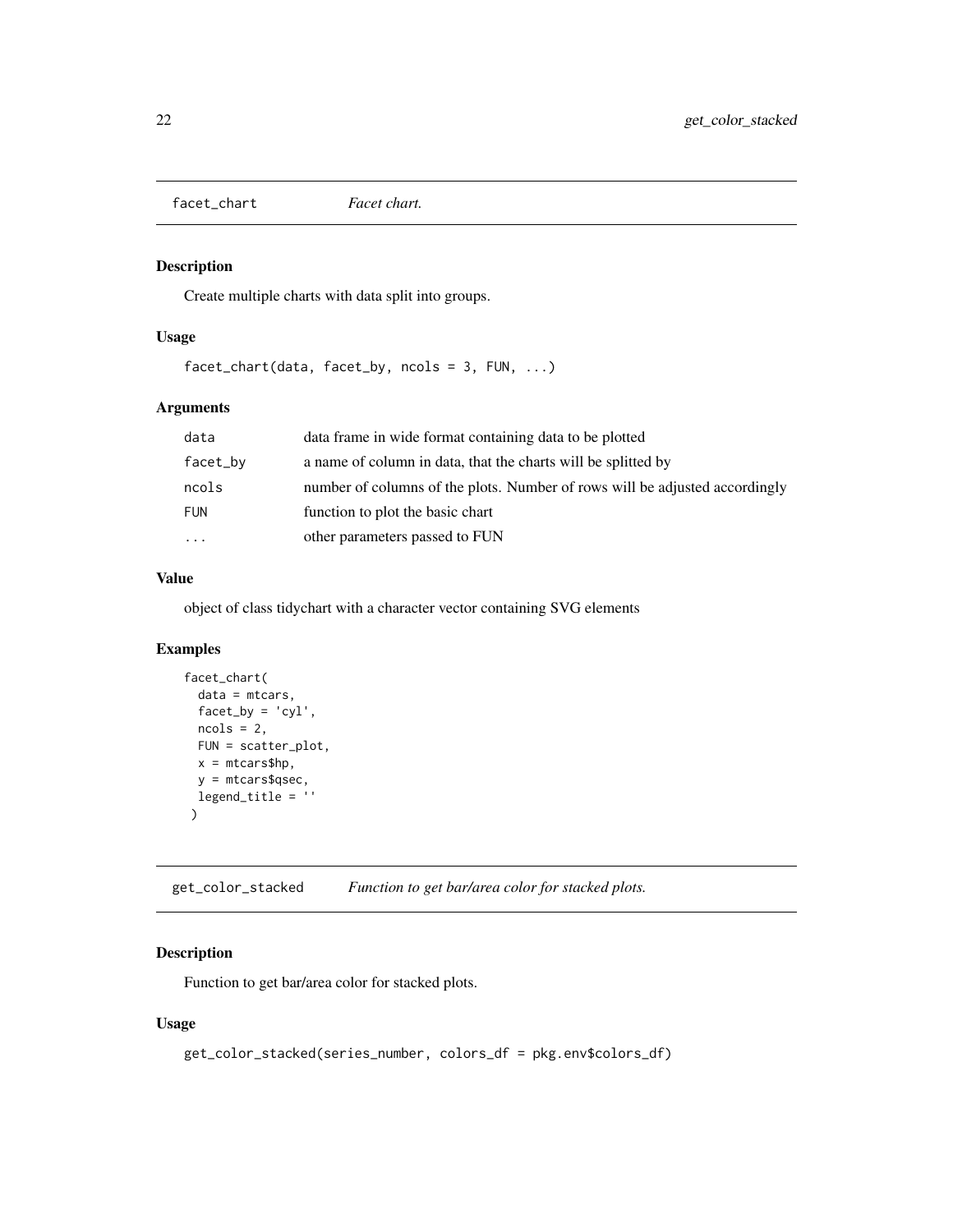## <span id="page-22-0"></span>get\_vector 23

## Arguments

| series number | what is the number of the series, one of 1:6. |
|---------------|-----------------------------------------------|
| colors df     | data frame with variety of colors             |

## Value

list with bar\_color and text\_color

| get_vector | Helper function to get the vector or column form df. If vector is passed |
|------------|--------------------------------------------------------------------------|
|            | it returns it. If name of column is passed, it returns the column as a   |
|            | <i>vector.</i>                                                           |

## Description

Helper function to get the vector or column form df. If vector is passed it returns it. If name of column is passed, it returns the column as a vector.

## Usage

get\_vector(df, vec)

## Arguments

| df  | data frame with a column                     |
|-----|----------------------------------------------|
| vec | name of the column in df or vector of values |

#### Value

vector

join\_charts *Join SVG charts.*

## Description

This function first populates each place in the first row, then columns in the second row.

```
join_charts(
  ...,
 nrows = max(length(list(...)), length(list_of_plots)),
 ncols = 1,
  list_of_plots = NULL
\mathcal{E}
```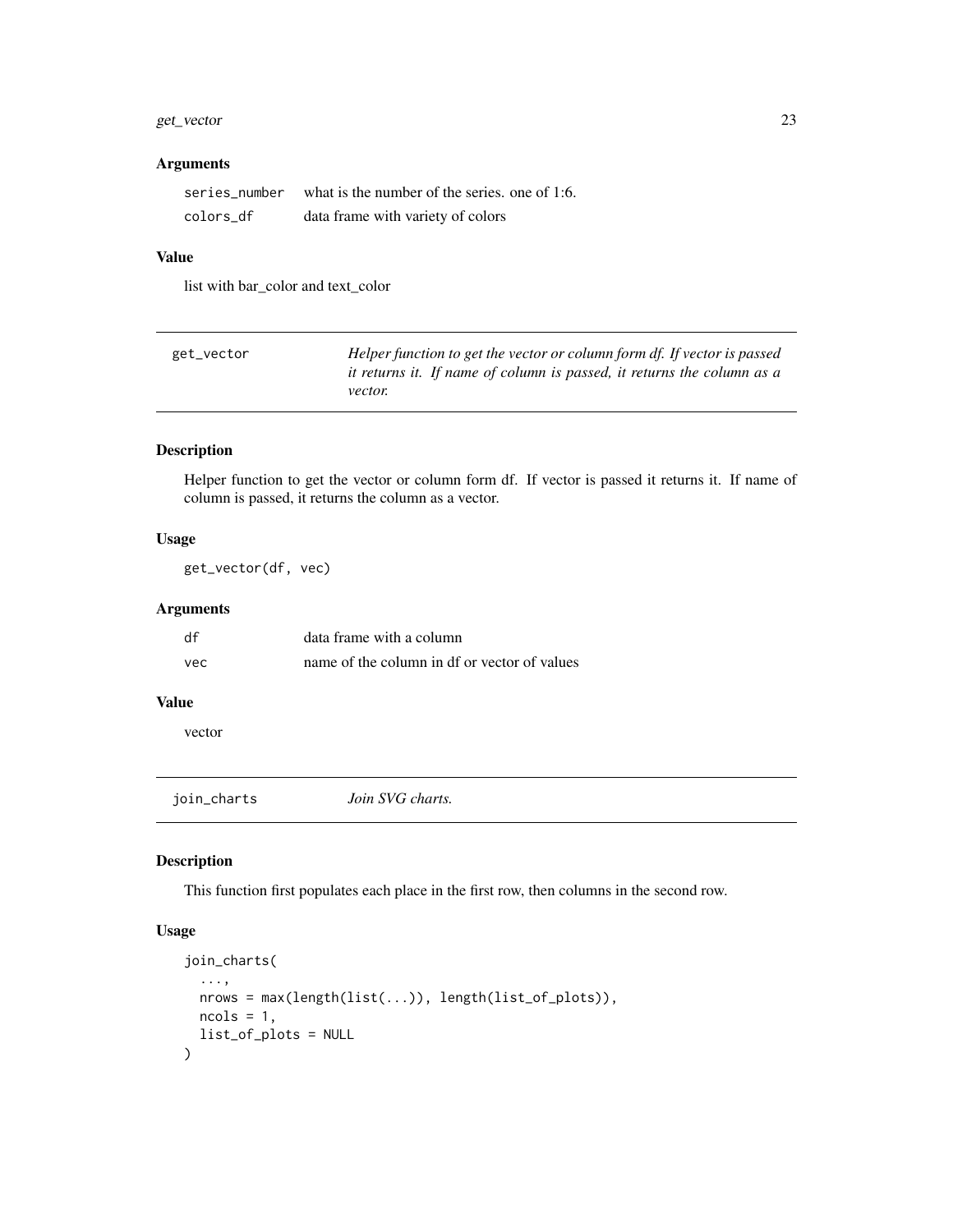<span id="page-23-0"></span>

| .             | multiple character vectors with SVG content                                                                                               |
|---------------|-------------------------------------------------------------------------------------------------------------------------------------------|
| nrows         | number of rows of plots in joint plot, default is set to number of plots                                                                  |
| ncols         | number of columns of plots in joint plot, default is set to 1                                                                             |
| list_of_plots | optional list of plots to join. Use exclusively  params or list_of_plots. Names<br>of list entries will be plotted as titles of the plots |

## Value

object of class tidychart with a character vector containing SVG elements

#### Examples

```
df <- data.frame(
  mon = month.abb[1:6],values = rnorm(6)
 )
join_charts(
  column_{chart(df, x = 'mon', series = 'values'),column_chart(df, x = 'mon', series = 'values')
)
```
knit\_print.tidychart *Printing in knitr reports*

## Description

Normally you don't want to use this function explicitly. It is called automatically when printing output in knitr.

## Usage

```
## S3 method for class 'tidychart'
knit_print(x, ...)
```
#### Arguments

| x | object of class tidychart to display in knitr document |
|---|--------------------------------------------------------|
| . | arguments passed to 'knit_print' function              |

## Value

object of class 'html\_screenshot' or 'knit\_asis'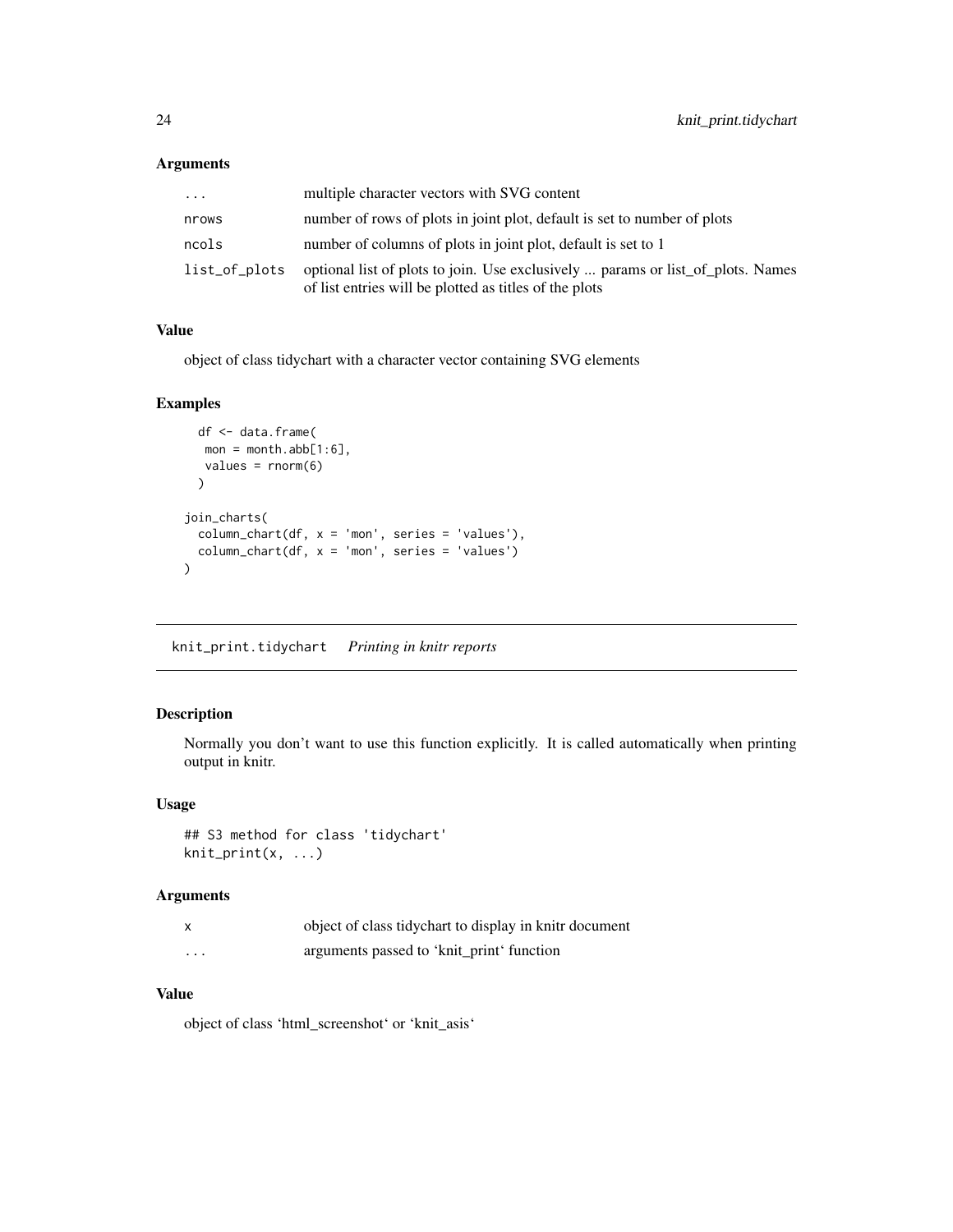<span id="page-24-0"></span>line\_chart *Generates a line plot with markers on chosen points. Allows only one point per time interval. To create a plot with many points within one time interval try 'line\_chart\_dense'.*

## Description

Generates a line plot with markers on chosen points. Allows only one point per time interval. To create a plot with many points within one time interval try 'line\_chart\_dense'.

#### Usage

```
line_chart(
  data,
  x,
  series,
  series_labels,
  ser_names,
  point_cords,
  interval = "months"
\mathcal{E}
```
#### Arguments

| data          | data frame containing data to be plotted                                                                        |
|---------------|-----------------------------------------------------------------------------------------------------------------|
| X             | vector containing time intervals of the values                                                                  |
| series        | vector containing names of columns in data with values to plot                                                  |
| series_labels | vector containing names of series to be shown on the plot                                                       |
| ser_names     | vector containing column names of a value to be marked                                                          |
| point_cords   | vector of the same length as ser_names containing numerical values of indexes<br>in data of values to be marked |
| interval      | intervals on x axis. The width of the bars depends on this parameter                                            |

## Value

object of class tidychart with a character vector containing SVG elements

```
#preparing the data frame
data <- data.frame(
time = c(2015, 2016, 2017, 2018, 2019, 2020),
Gamma = c(98, 80, 16, 25, 55, 48),
Delta = c(22, 25, 67, 73, 102, 98)
\mathcal{L}
```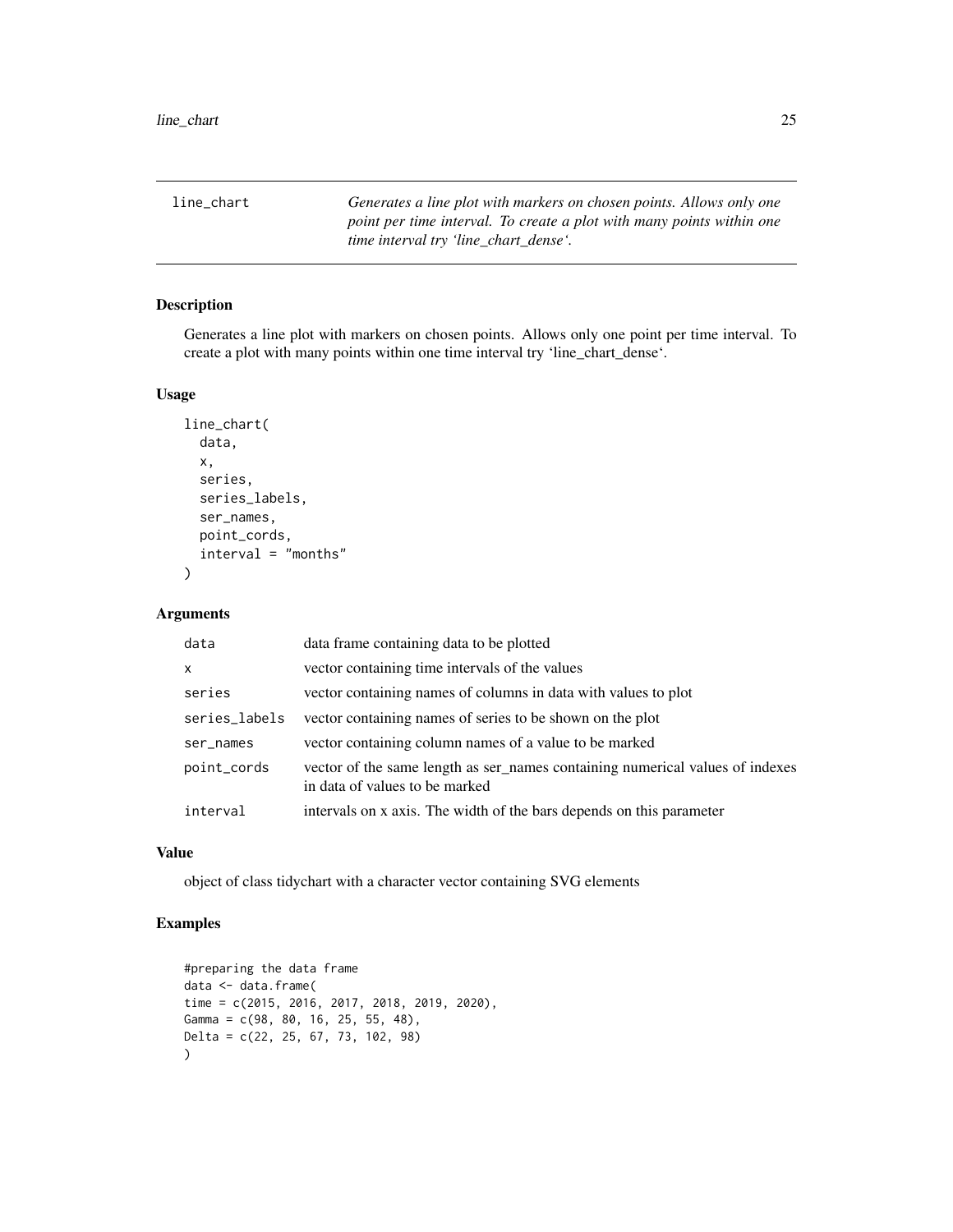```
#defining rest of arguments
names <- c("Gamma", "Gamma", "Gamma","Gamma","Delta", "Delta")
cords \leq c(1, 4, 5, 2, 5, 4)#generating SVG string
line_chart <- line_chart(
 data = data,
 x = data$time,
  series = c("Gamma", "Delta"),
  series_labels =c("Gamma inc.", "Delta inc."),
  ser_names = names,
  point_cords = cords,
  interval = "years")
#showing the plot
line_chart
```
line\_chart\_dense *Line chart with more points then categories on x-axis.*

#### Description

Line chart with more points then categories on x-axis.

#### Usage

```
line_chart_dense(data, dates, series, interval = "months")
```
#### Arguments

| data     | Data frame in wide format.                                                                             |
|----------|--------------------------------------------------------------------------------------------------------|
| dates    | Name of column in 'data' which contains dates or vector of dates.                                      |
| series   | Vector of column names in 'data' with values of time series.                                           |
| interval | Granularity of x axis. One of c('weeks', 'months', 'quarters', 'years'). Default<br>value is 'months'. |

#### Value

object of class tidychart with a character vector containing SVG elements

```
df <- data.frame(
x = seq.DataFrame(as.DataFrame('2021-01-01'), as.DataFrame('2021-07-01'), length.out = 200),'Company_sin' = 5 * sin(seq(
```
<span id="page-25-0"></span>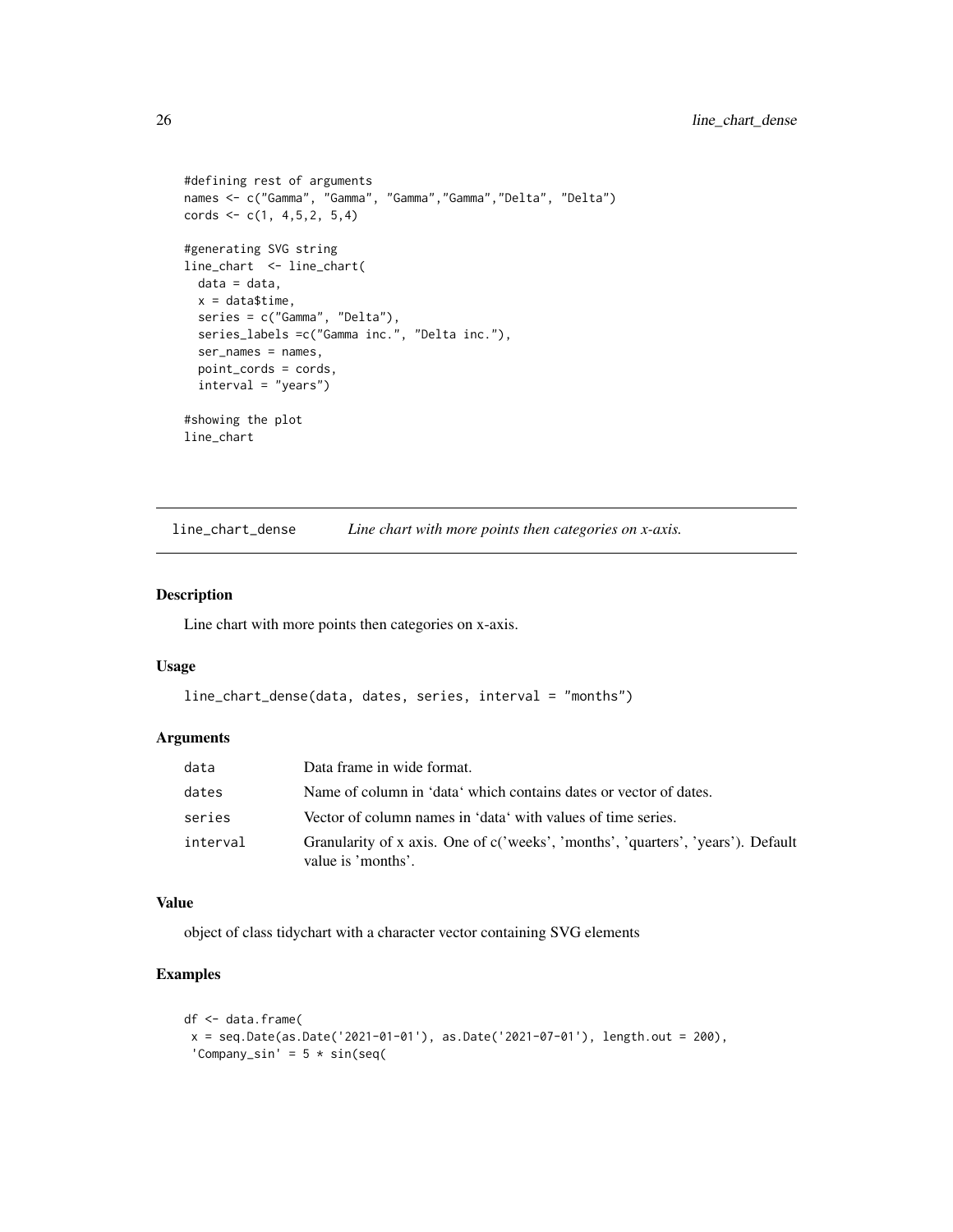```
from = \theta,
   to = 2 * pi,
  length.out = 200
  )) + rnorm(200, mean = 5, sd = 0.5),
 'Company_cos' = 5 * cos(seq(from = 0,
  to = 2 * pi,
  length.out = 200)) + rnorm(200, mean = 5, sd = 0.5)df <- head(df, n = 199)
line_chart_dense(
  df,
  dates = 'x',
  series = c('Company_sin', 'Company_cos'))
```
line\_chart\_dense\_custom

*More customizable version of 'line\_chart\_dense'. User can choose the points to highlight.*

## Description

More customizable version of 'line\_chart\_dense'. User can choose the points to highlight.

## Usage

```
line_chart_dense_custom(
  list,
  vector_x,
  vector_y,
 vector_cat,
  series_labels,
  df_numbers = NULL,
 point_cords = NULL,
  interval = "months"
```
 $\lambda$ 

| list     | list of data frames, each representing one series. Data frame should consist of<br>columns: * containing numeric values from 0 to 100 defining the percentage                                                          |
|----------|------------------------------------------------------------------------------------------------------------------------------------------------------------------------------------------------------------------------|
|          | of distance in one time interval of the point $(x - coordinates)$ cordinates of the point $(*)$<br>containing the value of a point $(y - coordinates)$ of the point $(*)$ containing the<br>time interval of the value |
| vector x | vector containing the names of columns with x - coordinates of the point in the<br>data frames                                                                                                                         |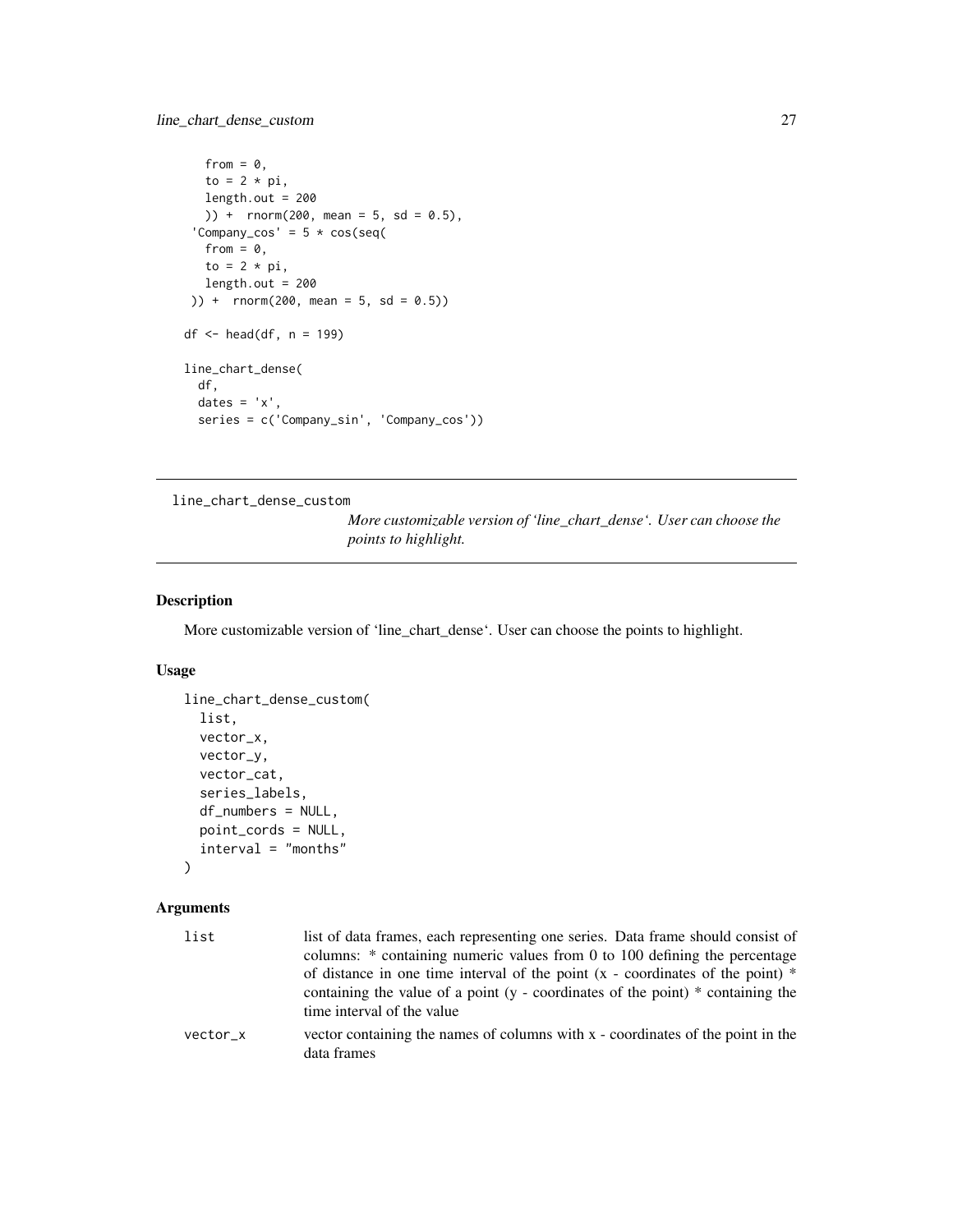| vector_v      | vector containing the names of columns with y - coordinates of the point in the<br>data frames                         |
|---------------|------------------------------------------------------------------------------------------------------------------------|
| vector_cat    | vector containing the names of columns with time interval of the point in the<br>data frames                           |
| series_labels | vector containing names of series to be shown on the plot                                                              |
| df_numbers    | vector containing index of data frame in the list of a value to be marked                                              |
| point_cords   | vector of the same length as df numbers containing numerical values of indexes<br>in data frame of values to be marked |
| interval      | intervals on x axis. The width of the bars depends on this parameter                                                   |

object of class tidychart with a character vector containing SVG elements

```
#preparing data frames
data <- data.frame(
xdata = c(1, 60,90, 30, 60, 90, 30, 60, 90, 45,95,45, 95),
ydata = c(5, -10, -15, 11, 16, 18, 25, 22, 18, 10, 8, 23, 28),
catdata = c("Jan","Jan", "Jan", "Feb","Feb", "Feb", "Mar",
"Mar", "Mar", "Apr", "Apr", "May", "May")
\lambdadf <- data.frame(
 xdf = c(1,60,90, 30, 60, 90, 30, 60, 90, 45,95,45, 95),
ydf = c(25, 22,20, 18, 28, 35,33, 29, 30, 38,31,26, 22),
catdf = c("Jan","Jan", "Jan", "Feb","Feb", "Feb", "Mar",
  "Mar", "Mar", "Apr", "Apr", "May", "May")
\lambda#defining the rest of the arguments
list <- list(data, df)
vector_x <- c("xdata", "xdf")
vector_y <- c("ydata", "ydf")
vector_cat <-c("catdata", "catdf")
df_numbers \leq c(1, 2, 2, 1)point_cords <- c(1, 3, 4, 10)
#generating the svg string
plot<- line_chart_dense_custom(
 list,
  vector_x = c("xdata", "xdf"),
  vector_y = c("ydata", "ydf"),
  vector_cat = c("catdata", "catdf"),
  series_labels = c("Gamma inc.", "Delta inc."),
  df_numbers = df_numbers,
  point_cords = point_cords)
```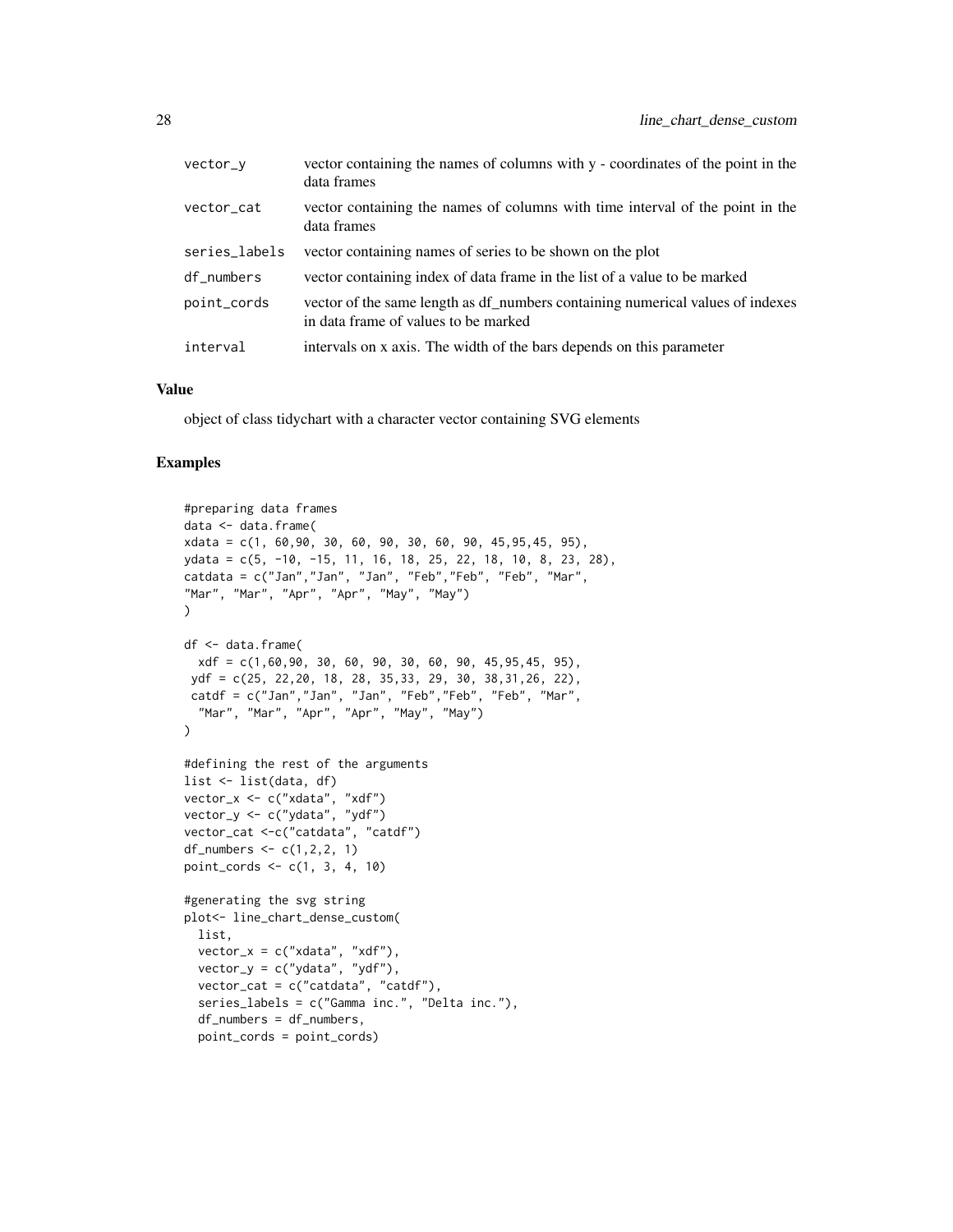<span id="page-28-0"></span>#showing the plot plot

line\_chart\_markers *Generates line plot with markers on every value.*

#### Description

Generates line plot with markers on every value.

#### Usage

```
line_chart_markers(
  data,
  x,
  series,
  series_labels,
  interval = "months",
  styles = NULL
\mathcal{L}
```
## Arguments

| data          | data frame containing data to be plotted                                                    |  |
|---------------|---------------------------------------------------------------------------------------------|--|
| $\mathsf{x}$  | vector containing time intervals of the values                                              |  |
| series        | vector containing names of columns in data with values to plot                              |  |
| series_labels | vector containing names of series to be shown on the plot                                   |  |
| interval      | intervals on x axis. The width of the bars depends on this parameter                        |  |
| styles        | optional data frame with style names. Styles of the markers will be plotted<br>accordingly. |  |

## Value

object of class tidychart with a character vector containing SVG elements

```
#preparing a data frame
data <- data.frame(
time = c("Jan", "Feb", "Mar", "Apr", "May", "Jun"),
PL = (c(51, 42, 50, 58, 78, 79) - 30),
AC = (c(62, 70, 67, 77, 63, 62) - 30)\lambda#preparing the styles data frame
```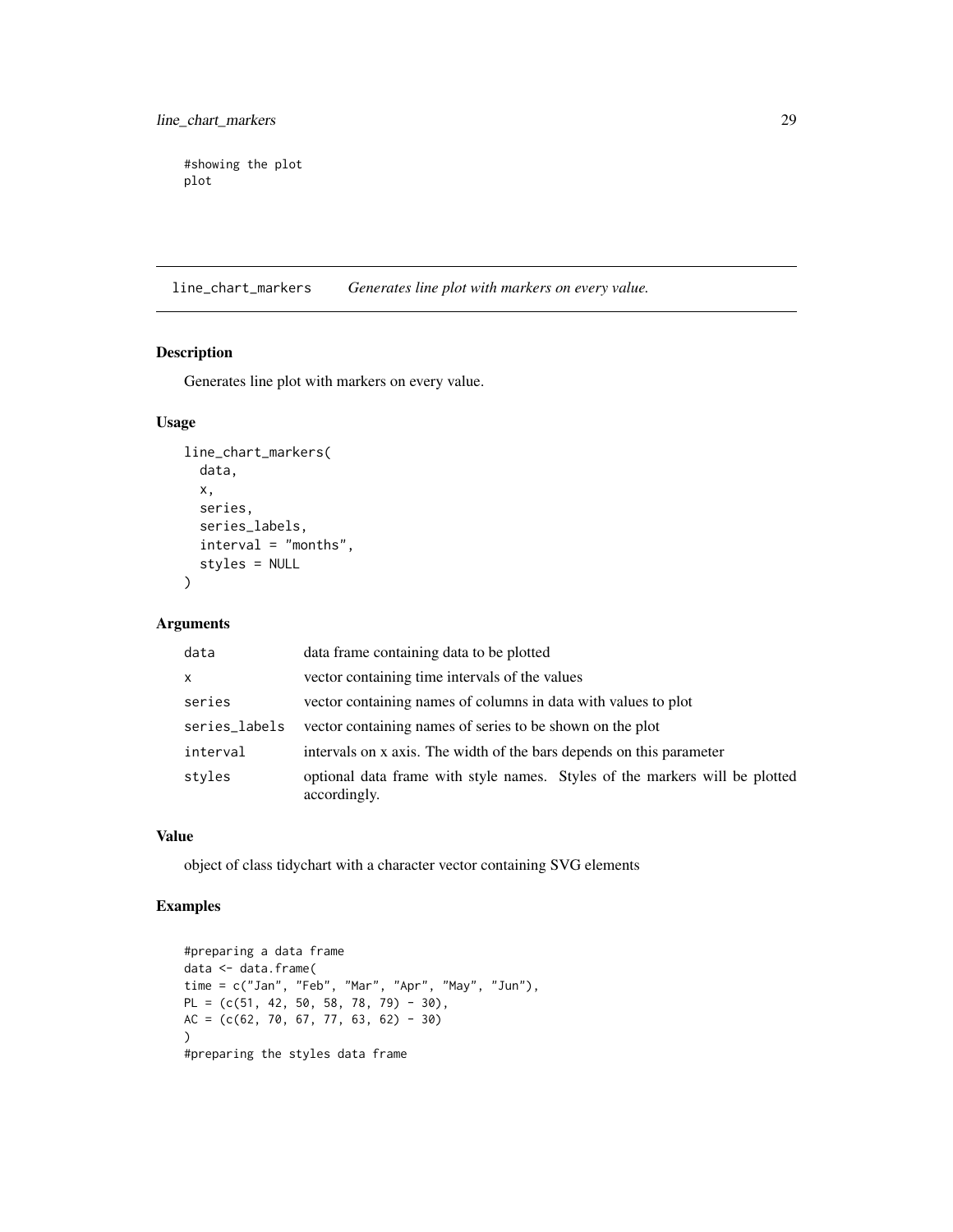```
styles <- data.frame(
PL = c("plan", "plan", "plan", "plan", "plan", "plan"),
AC = c("actual", "actual", "actual", "forecast", "forecast", "forecast")
\lambda#generating svg string
line_chart <- line_chart_markers(data, data$time, c("PL", "AC"), c("PL", "AC"),"months", styles)
#show the plot
line_chart
```

```
line_chart_markers_reference
```
*Generates line plot with markers on every value with index on a given value.*

#### Description

Generates line plot with markers on every value with index on a given value.

#### Usage

```
line_chart_markers_reference(
 data,
  x,
  series,
  series_labels,
  ref_val,
  ref_label = ref_val,
  interval = "months",
  styles = NULL
)
```

| data          | data frame containing data to be plotted                                                                 |
|---------------|----------------------------------------------------------------------------------------------------------|
| $\mathsf{x}$  | vector containing time intervals of the values                                                           |
| series        | vector containing names of columns in data with values to plot                                           |
| series_labels | vector containing names of series to be shown on the plot                                                |
| $ref\_val$    | numeric value of the index                                                                               |
| ref_label     | string defining a text that should be displayed in the referencing line. Set by<br>default to index val. |
| interval      | intervals on x axis. The width of the bars depends on this parameter                                     |
| styles        | optional data frame with style names. Styles of the markers will be plotted<br>accordingly.              |

<span id="page-29-0"></span>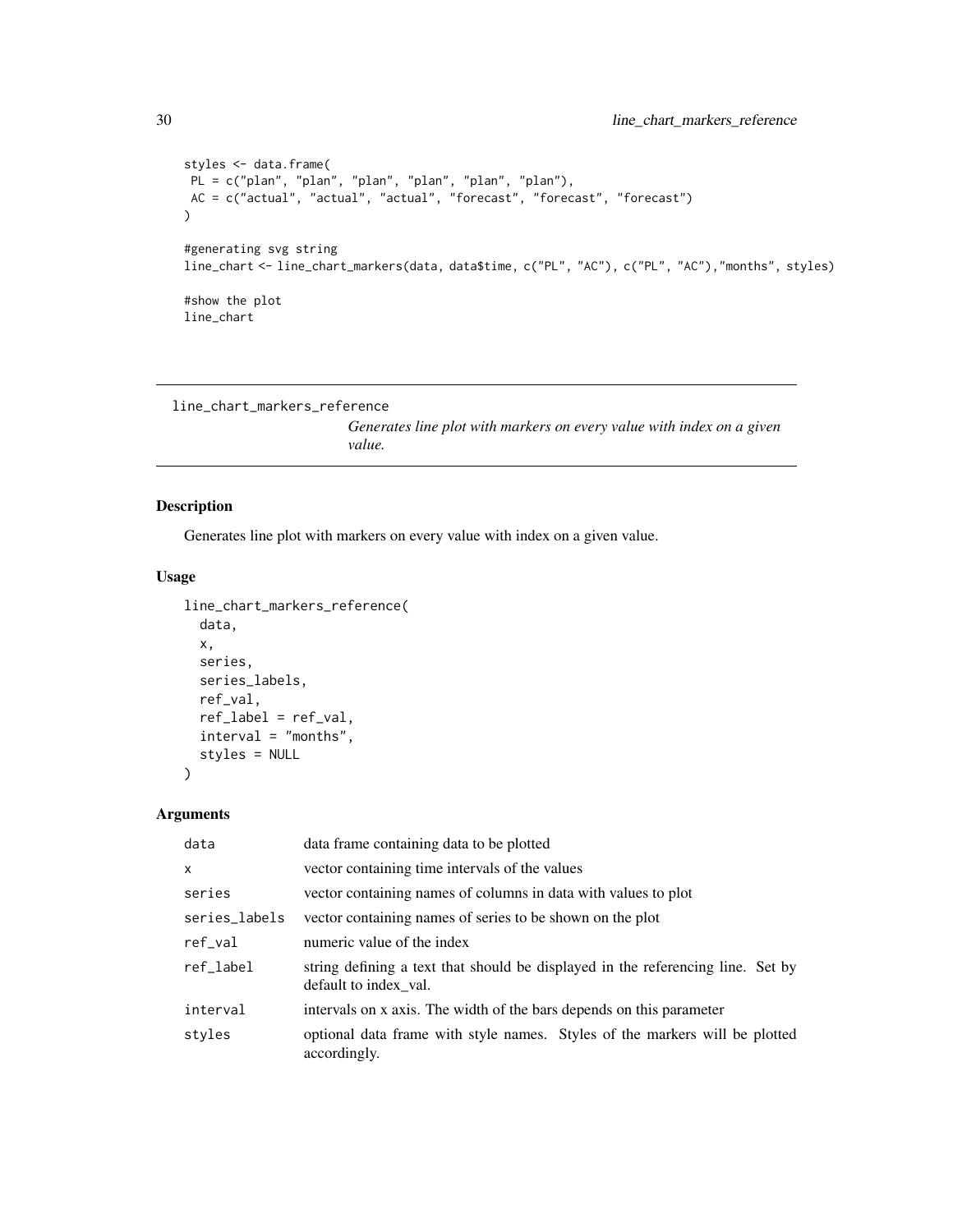<span id="page-30-0"></span>object of class tidychart with a character vector containing SVG elements

#### Examples

```
#preparing a data frame
data <- data.frame(
time = c("Jan", "Feb", "Mar", "Apr", "May", "Jun"),
PL = (c(51, 42, 50, 58, 78, 79) - 30),
AC = (c(62, 70, 67, 77, 63, 62) - 30))
#preparing the styles data frame
styles <- data.frame(
PL = c("plan", "plan", "plan", "plan", "plan", "plan"),
AC = c("actual", "actual", "actual", "forecast", "forecast", "forecast")
\lambda#generating svg string
line_chart_ref <- line_chart_markers_reference(
  data = data,
  x = data$time,
  series = c("PL", "AC"),
  series_labels = c("PL", "AC"),
  ref_val = 42,ref\_label = "index".styles=styles)
#show the plot
line_chart_ref
```
line\_chart\_normalized *Generates normalized areas (stacked lines) plot. If more than one series is supplied, stacked areas plot is generated.*

#### Description

Generates normalized areas (stacked lines) plot. If more than one series is supplied, stacked areas plot is generated.

```
line_chart_normalized(
  data,
  x,
  series,
  series_labels,
  show_labels,
```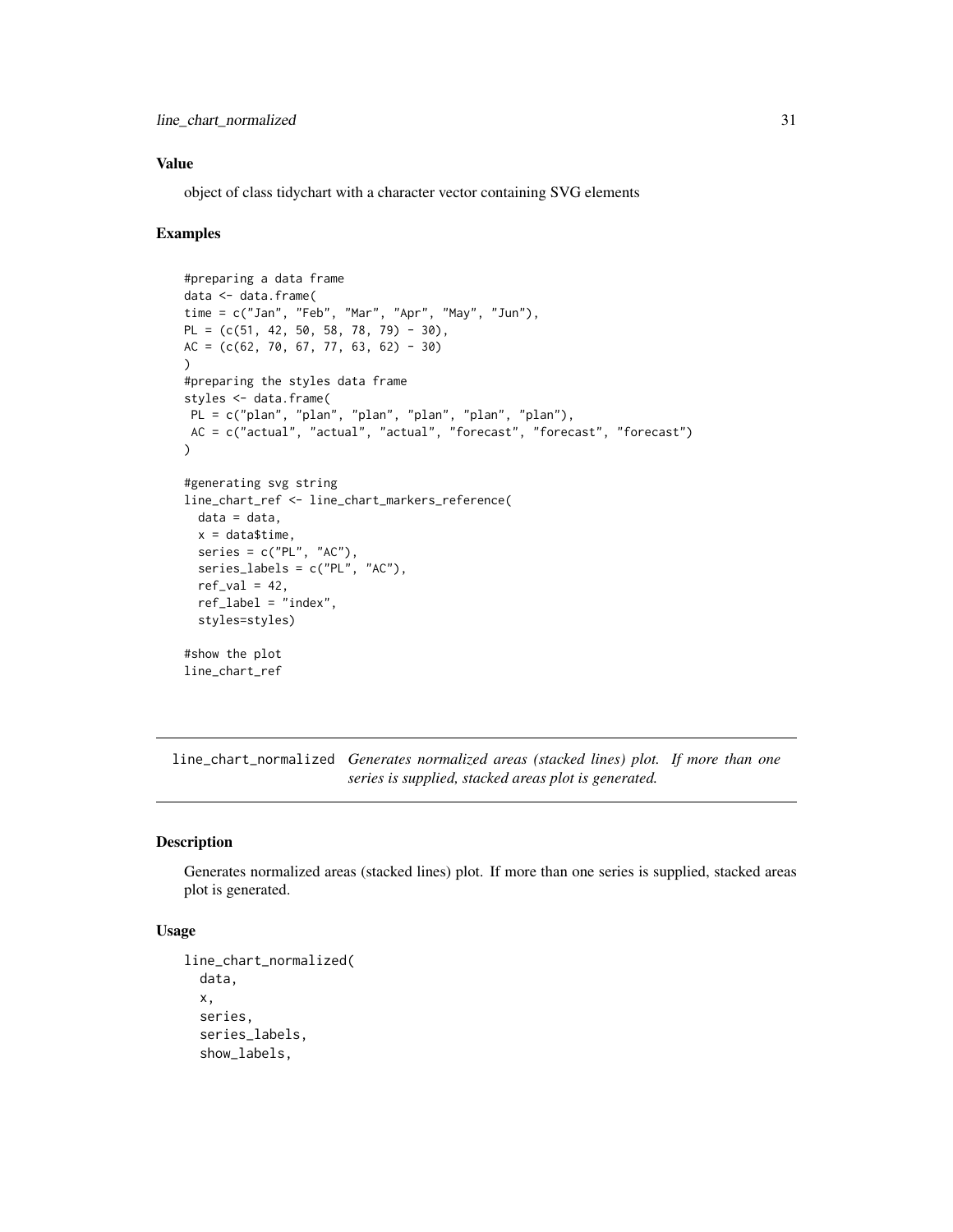```
interval = "months")
```

| data          | data frame containing data to be plotted                                                                                            |
|---------------|-------------------------------------------------------------------------------------------------------------------------------------|
| $\mathsf{x}$  | vector containing time intervals of the values                                                                                      |
| series        | vector containing names of columns in data with values to plot                                                                      |
| series_labels | vector containing names of series to be shown on the plot                                                                           |
| show_labels   | vector of the same length as cat containing NA or not NA values defining which<br>categories should have labels of values displayed |
| interval      | intervals on x axis. The width of the bars depends on this parameter                                                                |

#### Value

object of class tidychart with a character vector containing SVG elements

#### Examples

```
#preparing data frames
data <- data.frame(
weeks = c(28, 29, 30, 31, 32, 33, 34, 35, 36, 37),
Services = c(130,150, 182, 170, 170, 140, 130, 130, 135, 140),
Software = c(100, 88, 83, 90, 92, 95, 129, 130, 130, 135),
Products = c(20, 35, 36, 40, 22, 25, 24, 19, 36, 40)
)
#defining the rest of the arguments
series <- c("Software", "Services", "Products")
labels <- c(NA, 1, NA, 1, NA, NA, 1, NA, 1, NA)
#generating the SVG string
line_chart_normalized <- line_chart_normalized(data, data$weeks, series, series, labels, "weeks")
#show the plot
line_chart_normalized
```
line\_chart\_stacked *Generates areas (stacked lines) plot. If more than one series is supplied, stacked areas plot is generated.*

#### Description

Generates areas (stacked lines) plot. If more than one series is supplied, stacked areas plot is generated.

<span id="page-31-0"></span>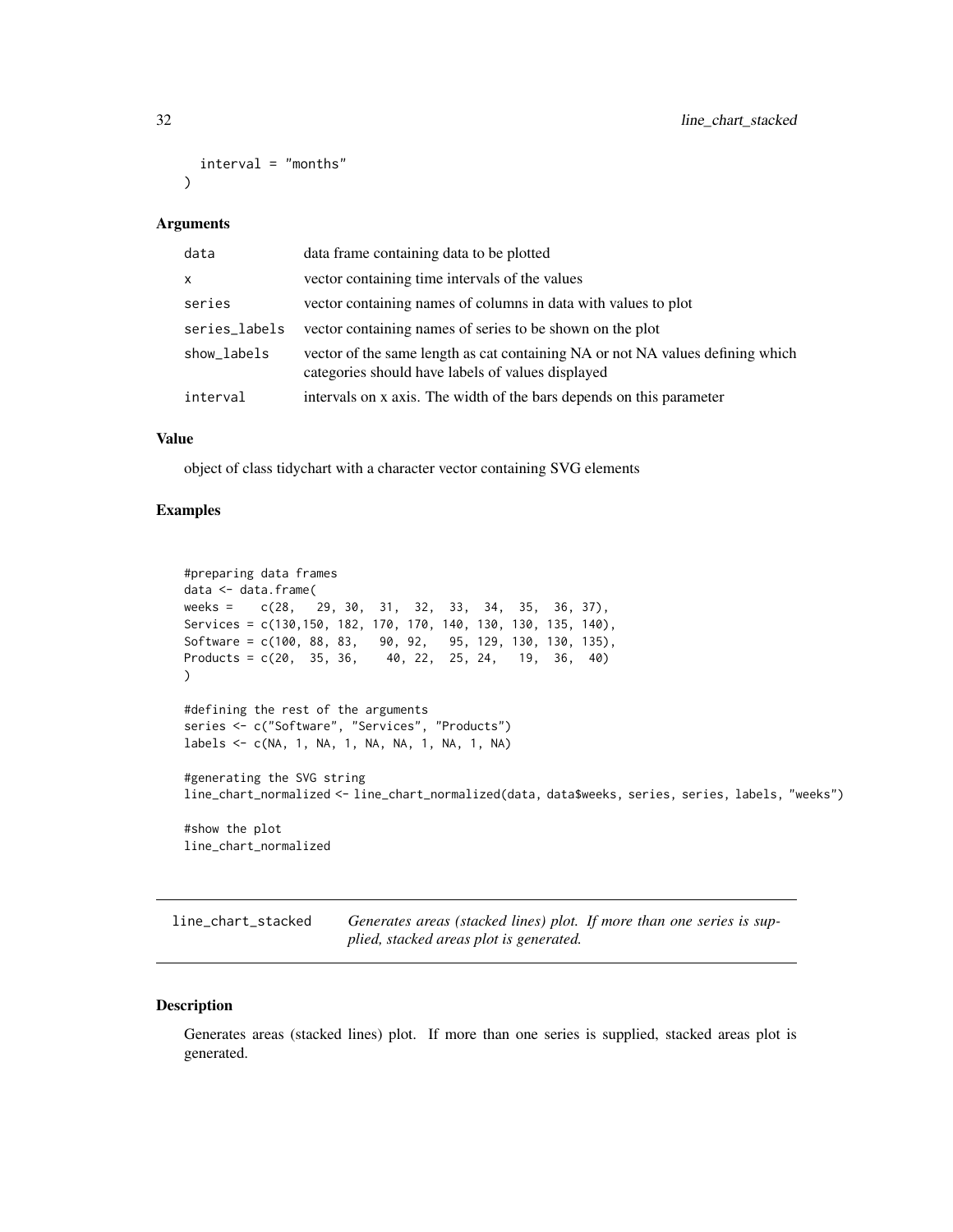line\_chart\_stacked 33

## Usage

```
line_chart_stacked(
  data,
  cat,
  series,
  series_labels,
  show_labels,
  interval = "months"
)
```
## Arguments

| data          | data frame containing data to be plotted                                                                                            |
|---------------|-------------------------------------------------------------------------------------------------------------------------------------|
| cat           | vector containing time intervals of the values                                                                                      |
| series        | vector containing names of columns in data with values to plot                                                                      |
| series_labels | vector containing names of series to be shown on the plot                                                                           |
| show_labels   | vector of the same length as cat containing NA or not NA values defining which<br>categories should have labels of values displayed |
| interval      | intervals on x axis. The width of the bars depends on this parameter                                                                |

## Value

object of class tidychart with a character vector containing SVG elements

#### Examples

```
#preparing data frames
data <- data.frame(
weeks = c(28, 29, 30, 31, 32, 33, 34, 35, 36, 37),
Services = c(130,150, 182, 170, 170, 140, 130, 130, 135, 140),
Software = c(100, 88, 83, 90, 92, 95, 129, 130, 130, 135),
Products = c(20, 35, 36, 40, 22, 25, 24, 19, 36, 40)
\mathcal{L}#defining the rest of the arguments
series <- c("Software", "Services", "Products")
labels <- c(NA, 1, NA, 1, NA, NA, 1, NA, 1, NA)
#generating the SVG string
line_chart_stacked <- line_chart_stacked(data, data$weeks, series, series, labels, "weeks")
#show the plot
```
line\_chart\_stacked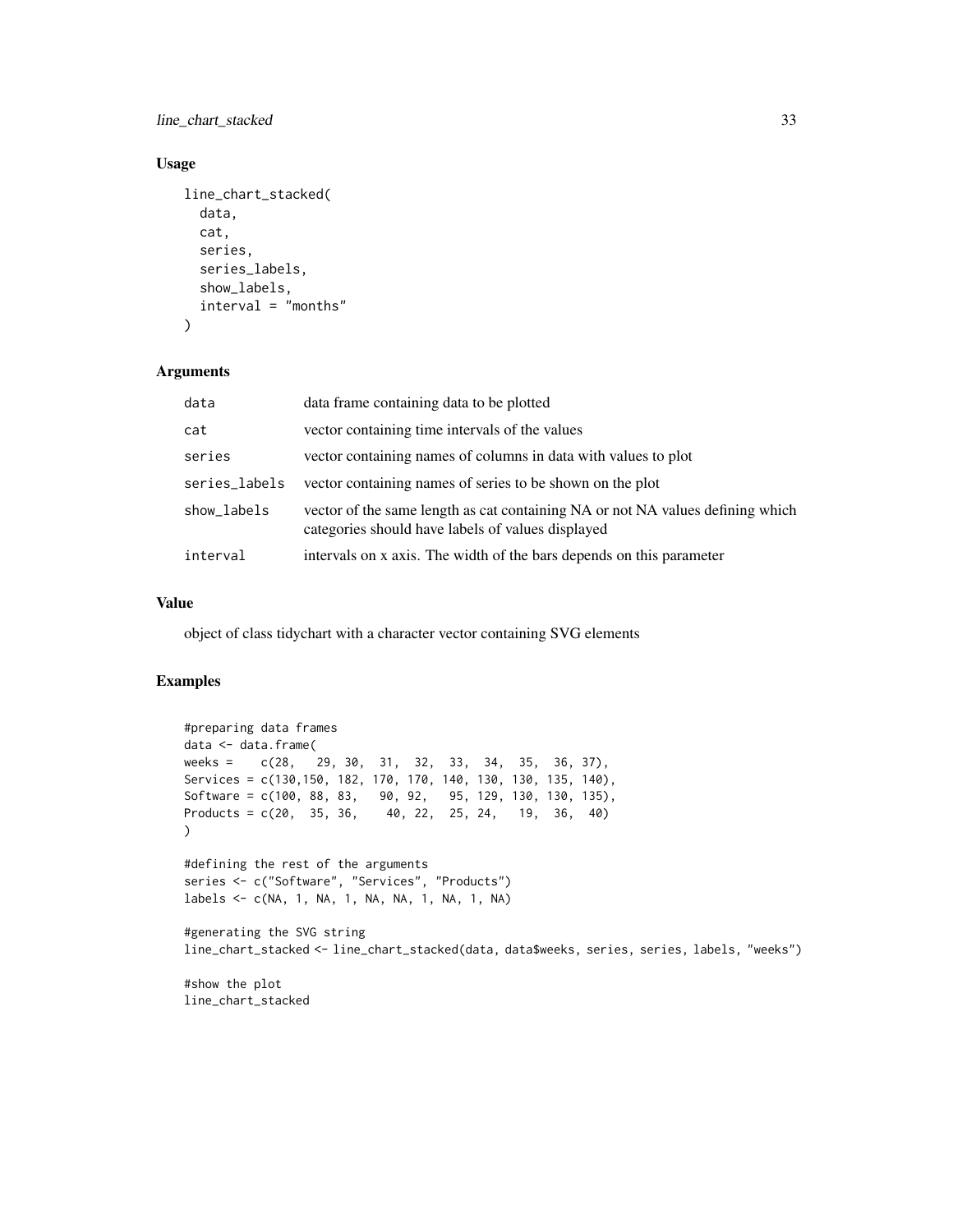<span id="page-33-0"></span>

#### **Description**

Function to transfer data frame with time series values in wide format to format accepted by 'line\_chart\_dense\_custom'.

#### Usage

```
parse_time_series(df, dates, series, convert.to = "months")
```
#### Arguments

| df         | Date frame with data in wide format.                                                                   |
|------------|--------------------------------------------------------------------------------------------------------|
| dates      | Name of column in 'df' which contains dates.                                                           |
| series     | Vector of column names in 'df' with values of time series.                                             |
| convert.to | Granularity of x axis. One of c('weeks', 'months', 'quarters', 'years'). Default<br>value is 'months'. |

#### Value

list of data frames, each one containing data about one time series. Data frames in returned list consist of columns: \* containing numeric values from 0 to 100 defining the percentage of distance in one time interval of the point  $(x - coordinates of the point) * containing the value of a point (y -)$ coordinates of the point) \* containing the time interval of the value

#### Examples

```
df <- data.frame(
    dates = as.Date(c('2021-07-12', '2021-06-18', '2021-05-12')),
   val1 = c(1.5, 1.2, 2.1),val2 = c(0.9, 3.2, 1.1)parse_time_series(df, 'dates', c('val1', 'val2'))
```
print.tidychart *Explicitly draw tidychart*

#### Description

This function overrides default print method for tidycharts and prints them on the viewer pane in RStudio or as output in knitr.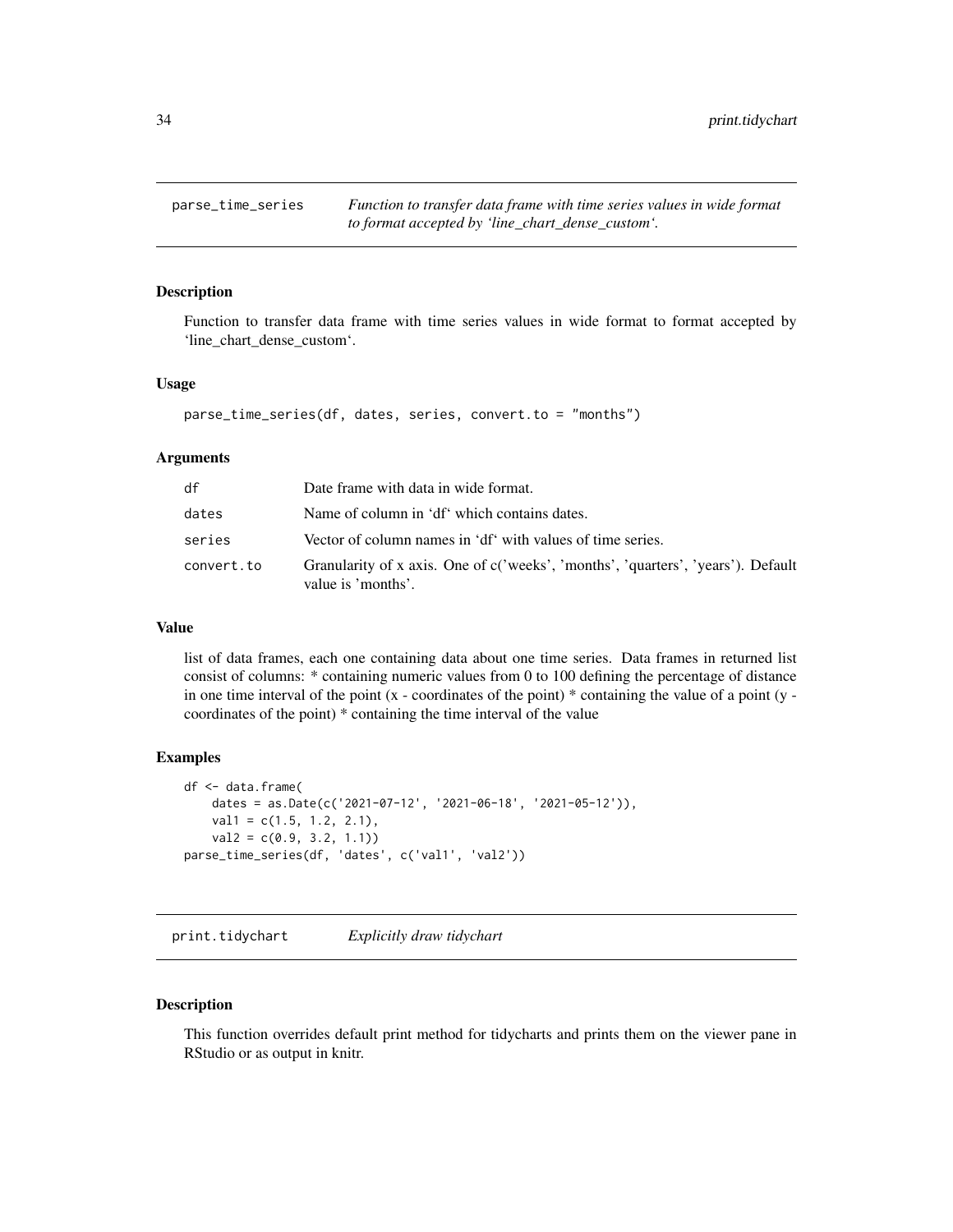## <span id="page-34-0"></span>reset\_margins 35

## Usage

```
## S3 method for class 'tidychart'
print(x, \ldots)
```
## Arguments

|          | object of class tidychart to display       |
|----------|--------------------------------------------|
| $\cdots$ | arguments passed to 'SVGrenderer' function |

## Value

Invisibly returns the object of the tidychart class

#### Examples

```
# simply calling a plotting function will result in showing the chart
bar_chart(
 data = data.frame(
   cat = c('a', 'b', 'c'),series = c(12,15,16)),
  cat = 'cat',series = 'series')
# result of the plotting function can also be assigned
barchart <- bar_chart(
  data = data.frame(
   cat = c('a', 'b', 'c'),series = c(12, 15, 16),
  cat = 'cat',series = 'series')
# and explicitly printed
print(barchart)
# or implicitly printed
barchart
```
reset\_margins *Reset margin values to package defaults.*

## Description

Reset margin values to package defaults.

#### Usage

```
reset_margins()
```
#### Value

No return value, called for side effects.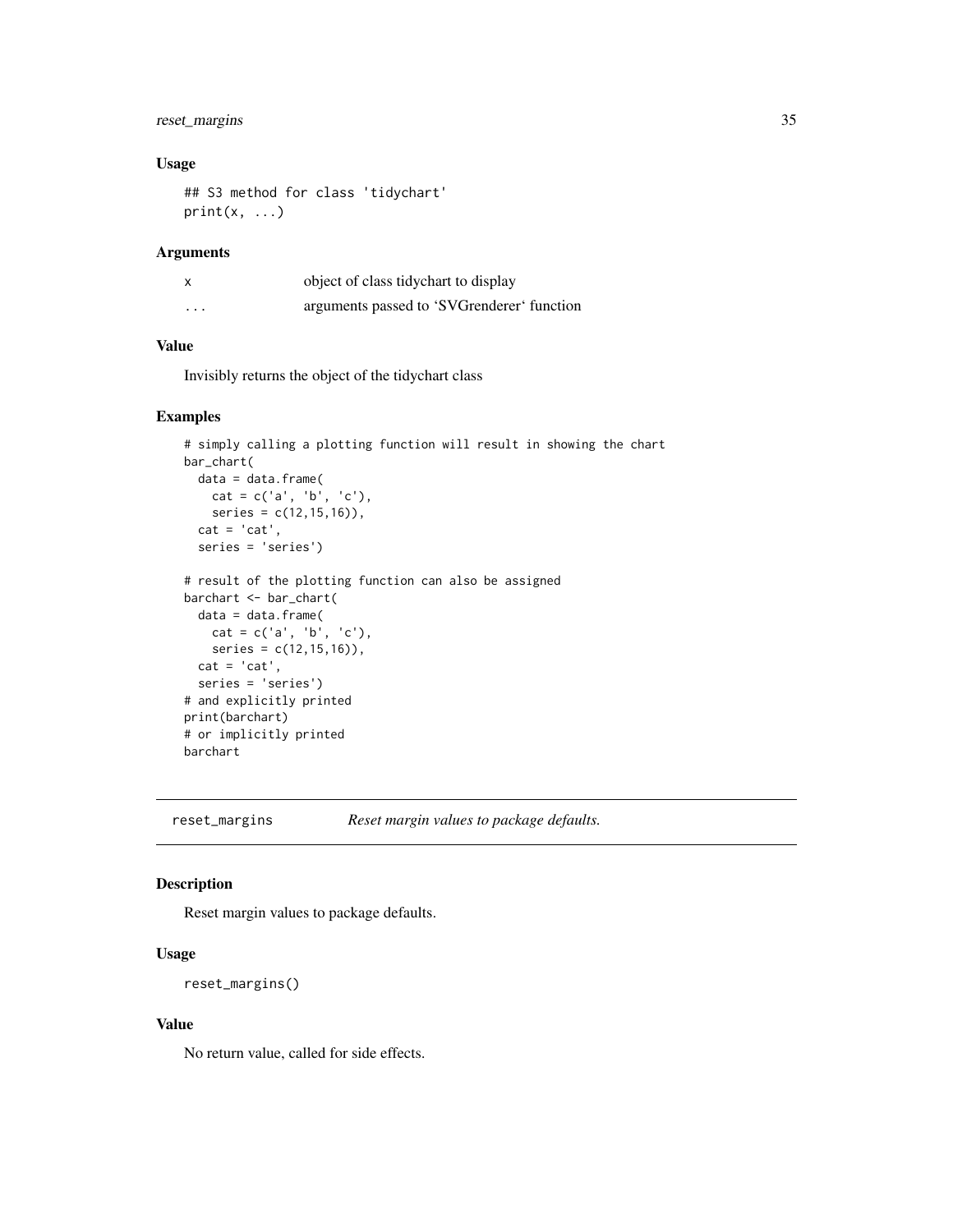## Examples

reset\_margins()

restore\_defaults *Restore default color and style settings.*

#### Description

Restore default color and style settings.

## Usage

restore\_defaults()

#### Value

No return value, called for side effects.

## Examples

restore\_defaults()

| scatter_plot | Generates a scatter plot. If additional argument added, a bubble plot |
|--------------|-----------------------------------------------------------------------|
|              | is generated.                                                         |

## Description

Generates a scatter plot. If additional argument added, a bubble plot is generated.

```
scatter_plot(
 data,
 x,
 y,
 cat = NULL,x_space_size = NULL,
 y_space_size = NULL,
  x\_names = c("x", ""),
  y_names = c("y", ""),
  legend_title = "Legend",
 bubble_value = NULL,
  x_{-}start = 0,
  x<sub>end</sub> = max(get_vector(data, x)),
```
<span id="page-35-0"></span>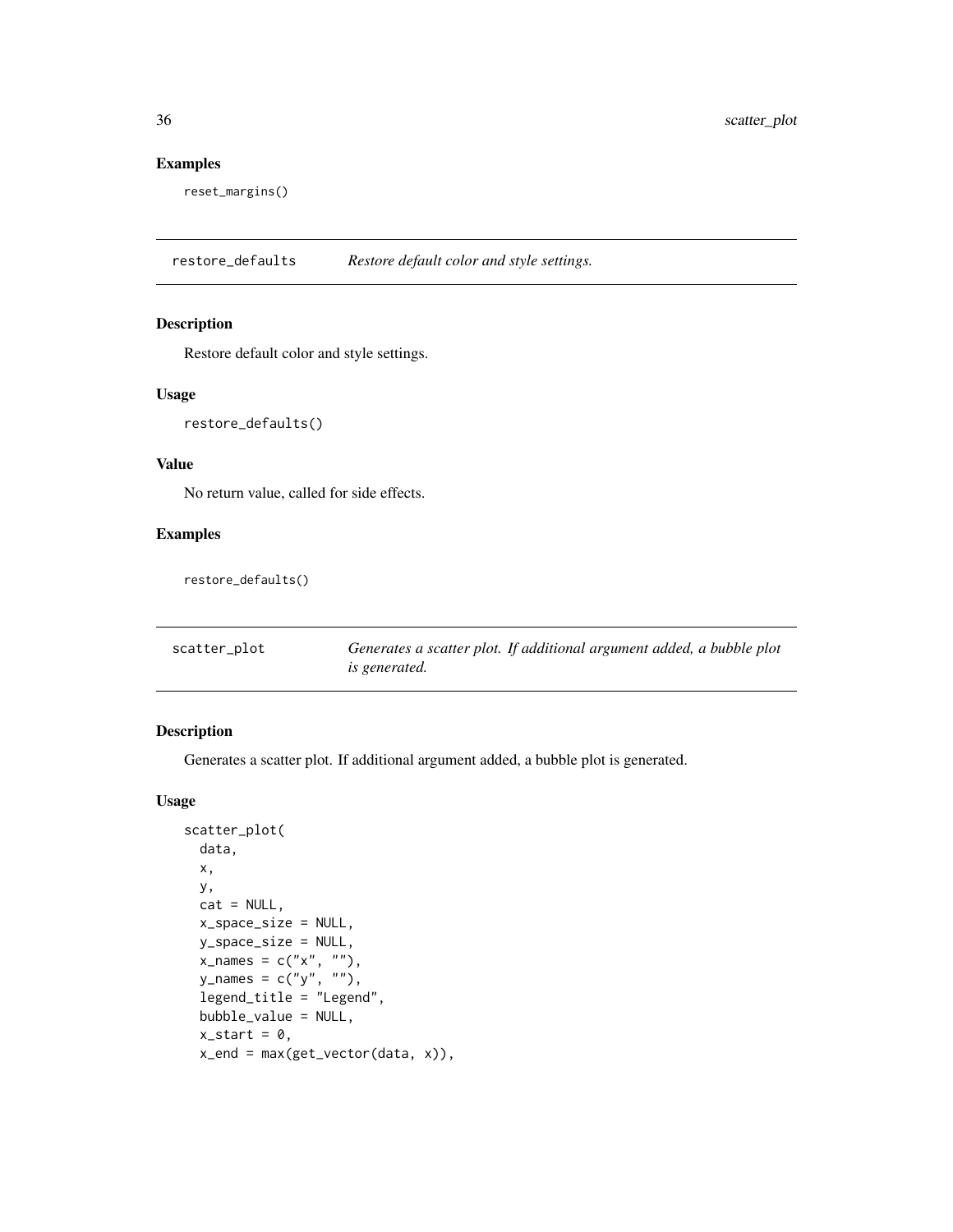## scatter\_plot 37

```
y_start = 0,
 y_end = max(get_vector(data, y))
\lambda
```
## Arguments

| data                       | data frame containing data to be plotted                                                                                       |
|----------------------------|--------------------------------------------------------------------------------------------------------------------------------|
| $\times$                   | string containing a column name or a vector containing x - coordinates of values                                               |
| У                          | string containing a column name or a vector containing y - coordinates of values                                               |
| cat                        | string containing a column name or a vector containing categories of the values                                                |
| x_space_size, y_space_size |                                                                                                                                |
|                            | numeric value of the space between the ticks on the x,y - axis. Defaultly, axis<br>will be divided into 8 sections             |
| x_names                    | vector containing two values: $*$ name of the value presented on the x - axis $*$<br>units of values presented on the x - axis |
| y_names                    | vector containing two values: * name of the value presented on the y - axis *<br>units of values presented on the y - axis     |
| legend_title               | title of the legend                                                                                                            |
| bubble_value               | vector containing values defining the size of bubbles. Set by default to NULL.                                                 |
| x_start                    | numeric value defining where the x axis should start at. Set by default to 0.                                                  |
| x_end                      | numeric value defining where the x axis should end at. Set by default to $max(x)$ .                                            |
| y_start                    | numeric value defining where the y axis should start at. Set by default to 0.                                                  |
| y_end                      | numeric value defining where the y axis should end at. Set by default to $max(y)$ .                                            |

#### Value

object of class tidychart with a character vector containing SVG elements

```
# prepare a data frame
data <- data.frame(
    x = c(2, -3, -5, 5.5, 7, 9, 2.5, 1, 5, 5.3, 8.5, 6.6),value = c(5, -3, 2, 6, 7, 3, -2, 1, 7, 8, 3, -5),
    cat = c("val1","val1","val2","val2","val2",
            "val3","val3","val3", "val4","val4","val4","val4"),
    bubble = c (1,2,12,4,5,4,8,2,1,9, 8, 4.5 )
\mathcal{L}# generate character vectors with svg data
scatter <- scatter_plot(
 data = data,
 x = data$x,
  y = data$value,
 cat = data$cat,
  x_space_size = 2,
  y_space_size = 1,
```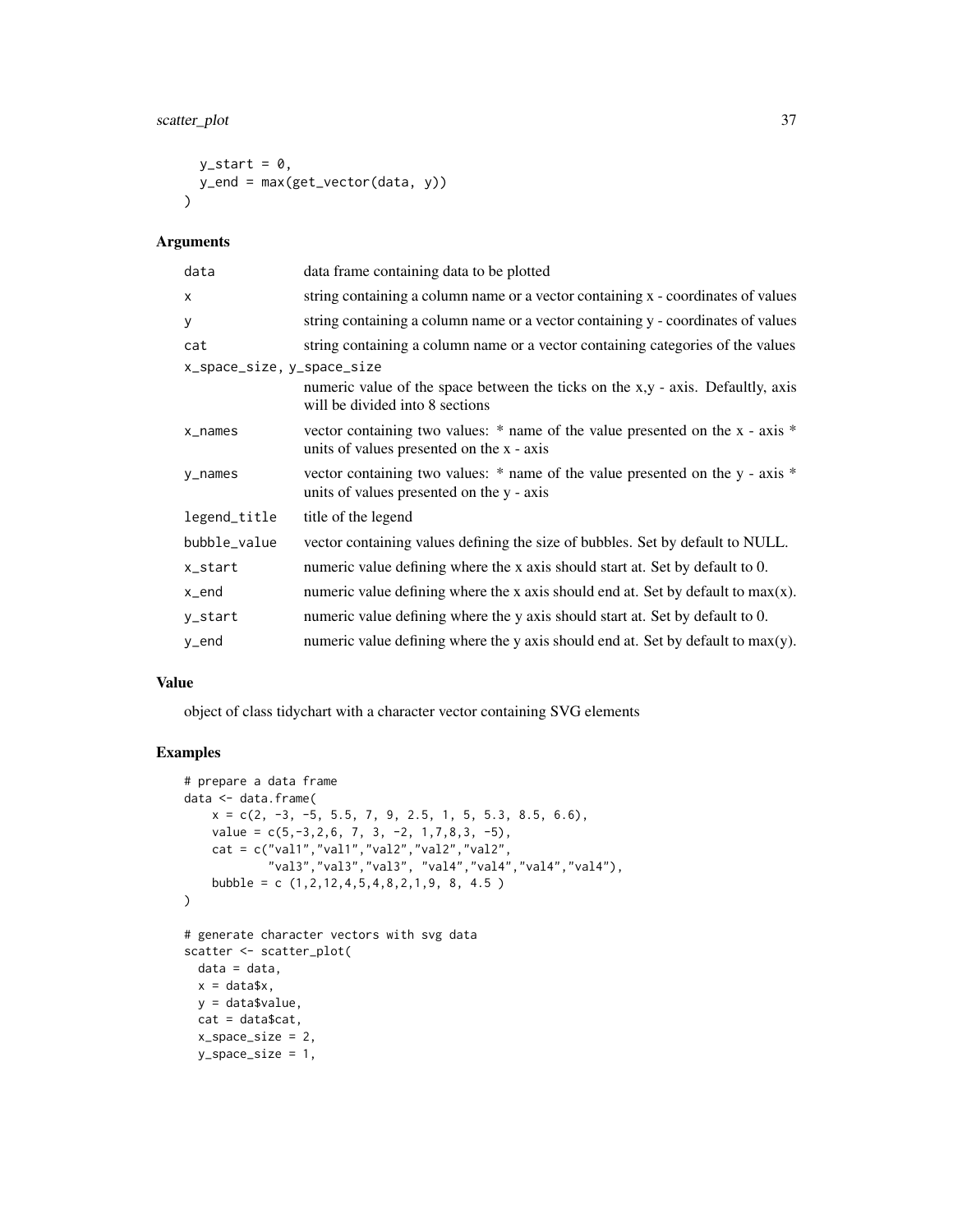```
x_names = c("time", "in s"),y_names = c("distance", "in km"),
  legend_title = "Legend")
bubble <-scatter_plot(
  data = data,
  x = data$x,
  y = data$value,
  cat = data$cat,
  x_space_size = 2,
  y_space_size = 1,
  x\_names = c("time", "in s"),y_names = c("distance", "in km"),
  legend_title = "Legend",
  bubble_value = data$bubble)
# show the plots
scatter
bubble
```
set\_colors *Change default colors of the package.*

#### Description

Customize your plots and change default color palette.

#### Usage

set\_colors(colors\_df)

#### Arguments

colors\_df data frame with 6 rows and 2 columns. Columns must nave names : "text\_colors", "bar\_colors". In cells there should be rgb values of chosen colors in format: "rgb(x,y,z)". Rows represent subsequent colors on stacked plots.

#### Value

No return value, called for side effects.

```
mi2lab_colors <- cbind(
  bar\_colors = c("rgb(68, 19, 71)",
   "rgb(243, 46, 255)",
   "rgb(106, 0, 112)",
   "rgb(217, 43, 227)" ,
```
<span id="page-37-0"></span>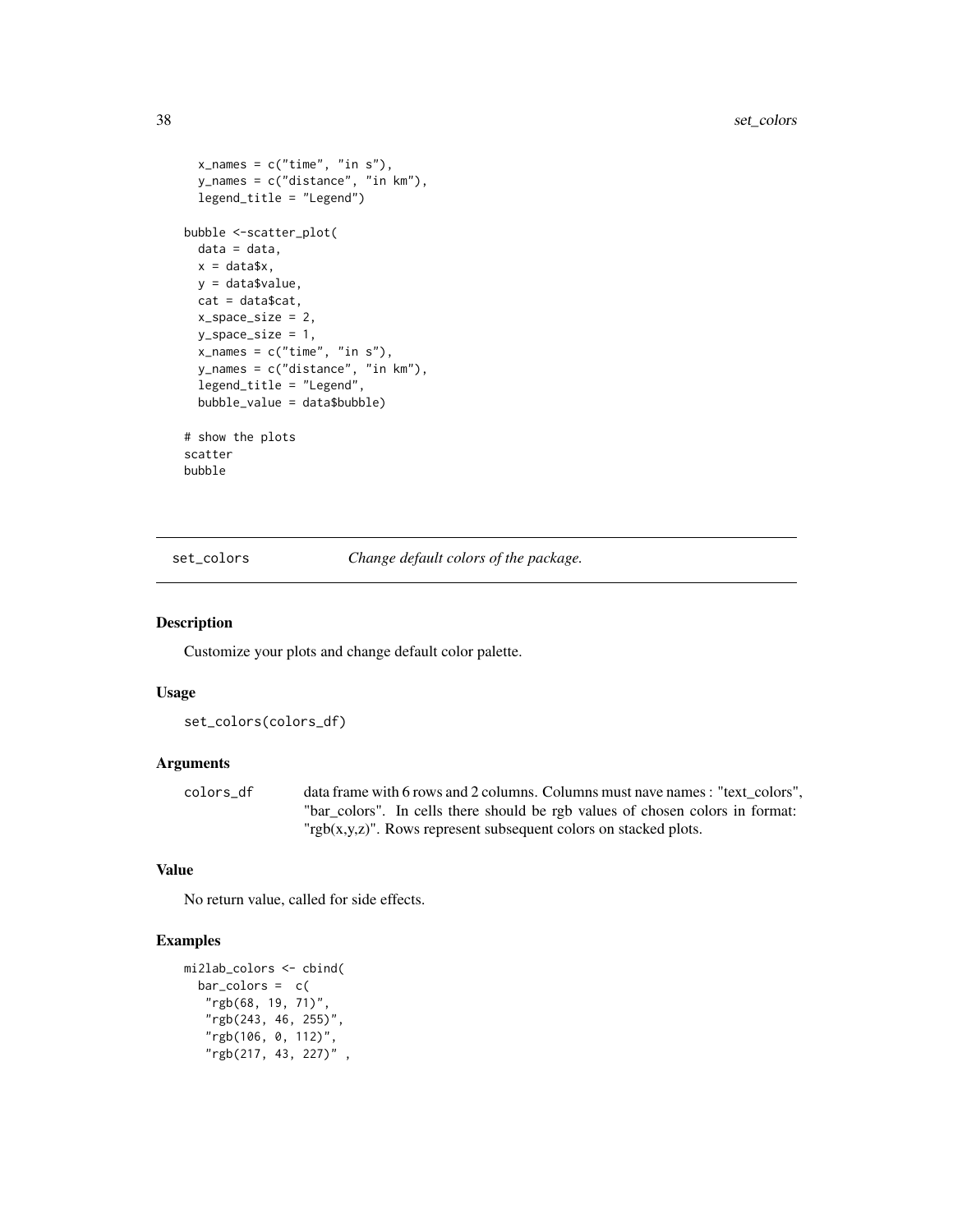<span id="page-38-0"></span>set\_margins 39

```
"rgb(114, 49, 117)",
  "rgb(249, 110, 255)"
),
text_colors = c("white", "white", "white", "white", "white", "white"))
set_colors(mi2lab_colors)
```
set\_margins *Set margins size.*

#### Description

Currently supported is setting 'top' and 'left' margins. Names of elements in x and keys in ... should be 'top' or 'left'.

#### Usage

 $set\_margins(x = NULL, ...)$ 

#### Arguments

|                         | A named list with numeric margin values. Default set to NULL.                                   |
|-------------------------|-------------------------------------------------------------------------------------------------|
| $\cdot$ $\cdot$ $\cdot$ | Key - value pairs, where key is the name of margin and value is a numeric value<br>of a margin. |

#### Value

No return value, called for side effects.

#### Examples

```
set_margins(list(top = 75, left = 80))
set_margins(top = 75, left = 80)
```
set\_scatter\_colors *Change default colors of the scatter plots from the package.*

## Description

Customize your scatter plots and change default color palette.

#### Usage

set\_scatter\_colors(new\_scatter\_colors)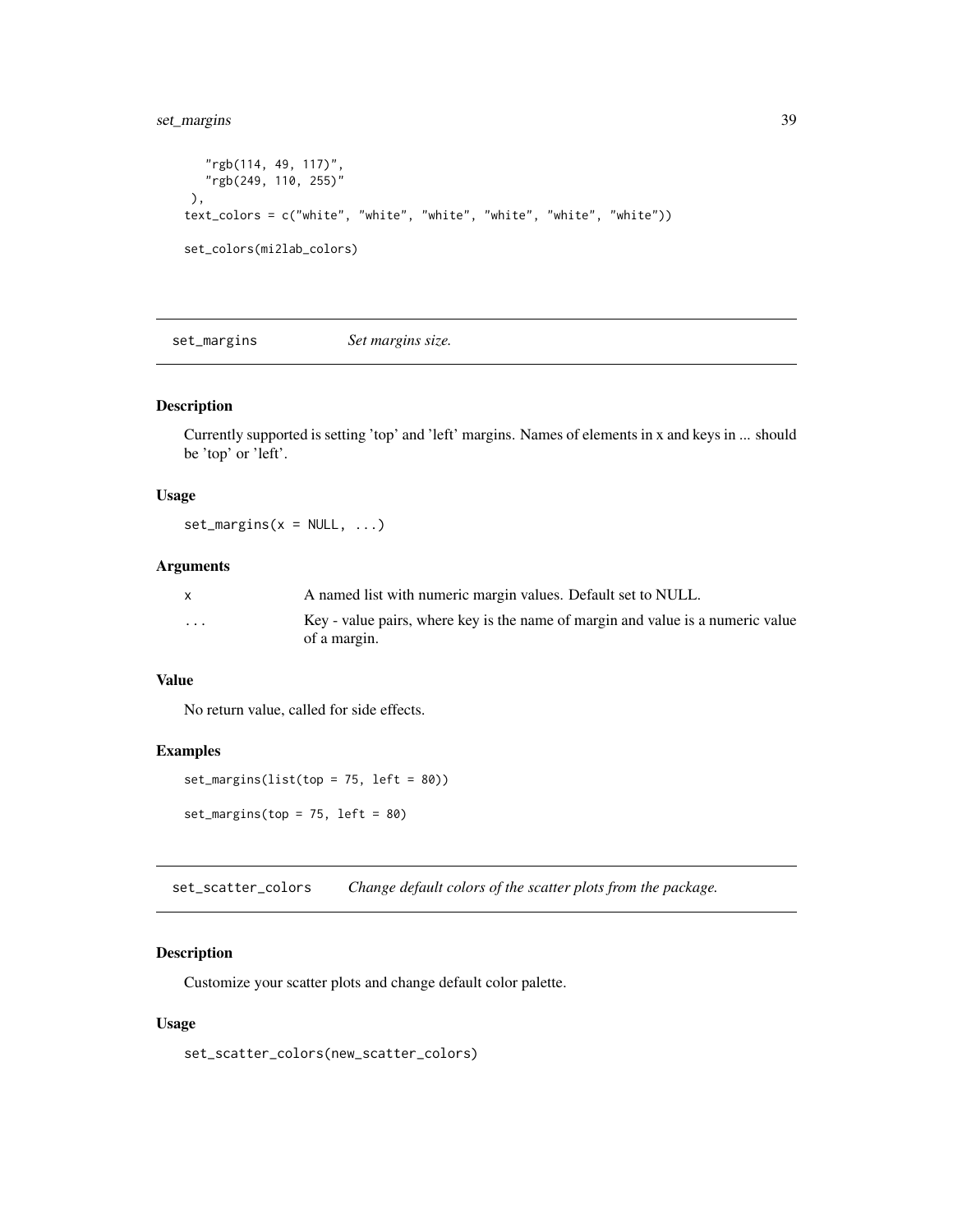<span id="page-39-0"></span>new\_scatter\_colors

vector of the length of 6 containing rgb values of chosen colors in format: "rgb(x,y,z)"

## Value

No return value, called for side effects.

#### Examples

```
mi2lab_scatter_colors <- c(
   "rgb(68, 19, 71)",
   "rgb(243, 46, 255)",
   "rgb(106, 0, 112)",
   "rgb(217, 43, 227)" ,
   "rgb(114, 49, 117)",
   "rgb(249, 110, 255)"
 )
```
set\_scatter\_colors(mi2lab\_scatter\_colors)

#### set\_styles *Change default styles for plots.*

#### Description

Change default styles for plots.

#### Usage

```
set_styles(styles_df)
```
#### Arguments

styles\_df data frame with columns 'fill' and 'stroke'. Rows represent subsequent styles which names can be passed to plotting functions, usually as styles argument.

## Value

No return value, called for side effects.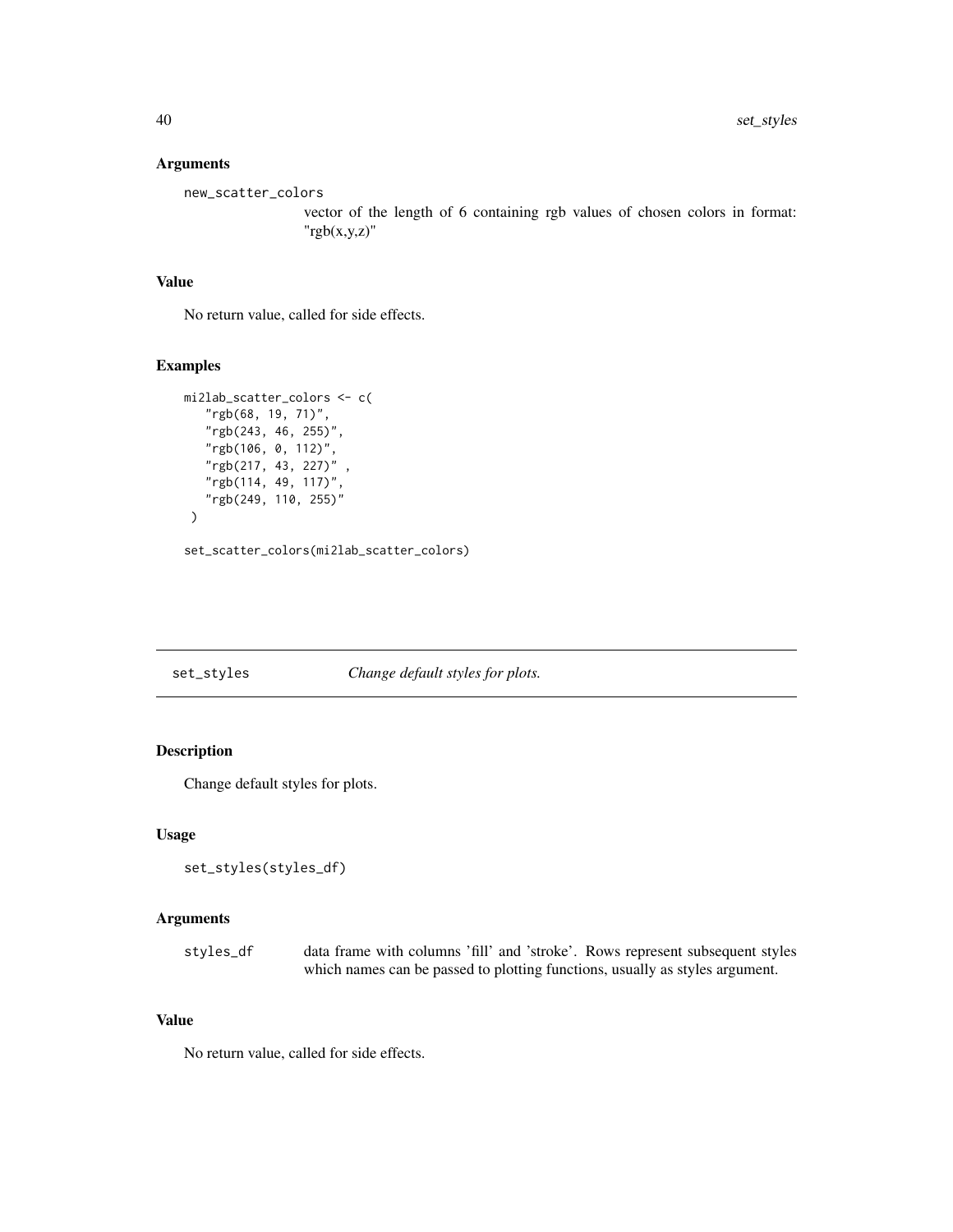#### <span id="page-40-0"></span> $s$ how  $41$

## Examples

```
styles_df <-
  rbind(
  actual = c("rgb(64, 64, 64)", "rgb(64, 64, 64)"),previous =
    c("rgb(166,166,166)", "rgb(166,166,166)"),
  forecast =
    c("url(#diagonalHatch)", "rgb(64,64,64)"),
  plan = c("white", "rgb(64,64,64)"),
  total_white = c("white", "white")
  \lambdacolnames(styles_df) <- c("fill", "stroke")
set_styles(styles_df)
```
show *Function to render SVG as bitmap, used only in tests*

## Description

Function to render SVG as bitmap, used only in tests

#### Usage

show(svg\_string)

#### Arguments

svg\_string string containing SVG statements

## Value

No return value, called for side effects

```
if(FALSE){
  df <- data.frame(x = c(1,2,3), y = c(4,5,6))
  column_chart(df, x = df*x, series = c("y")) %>% show()
}
```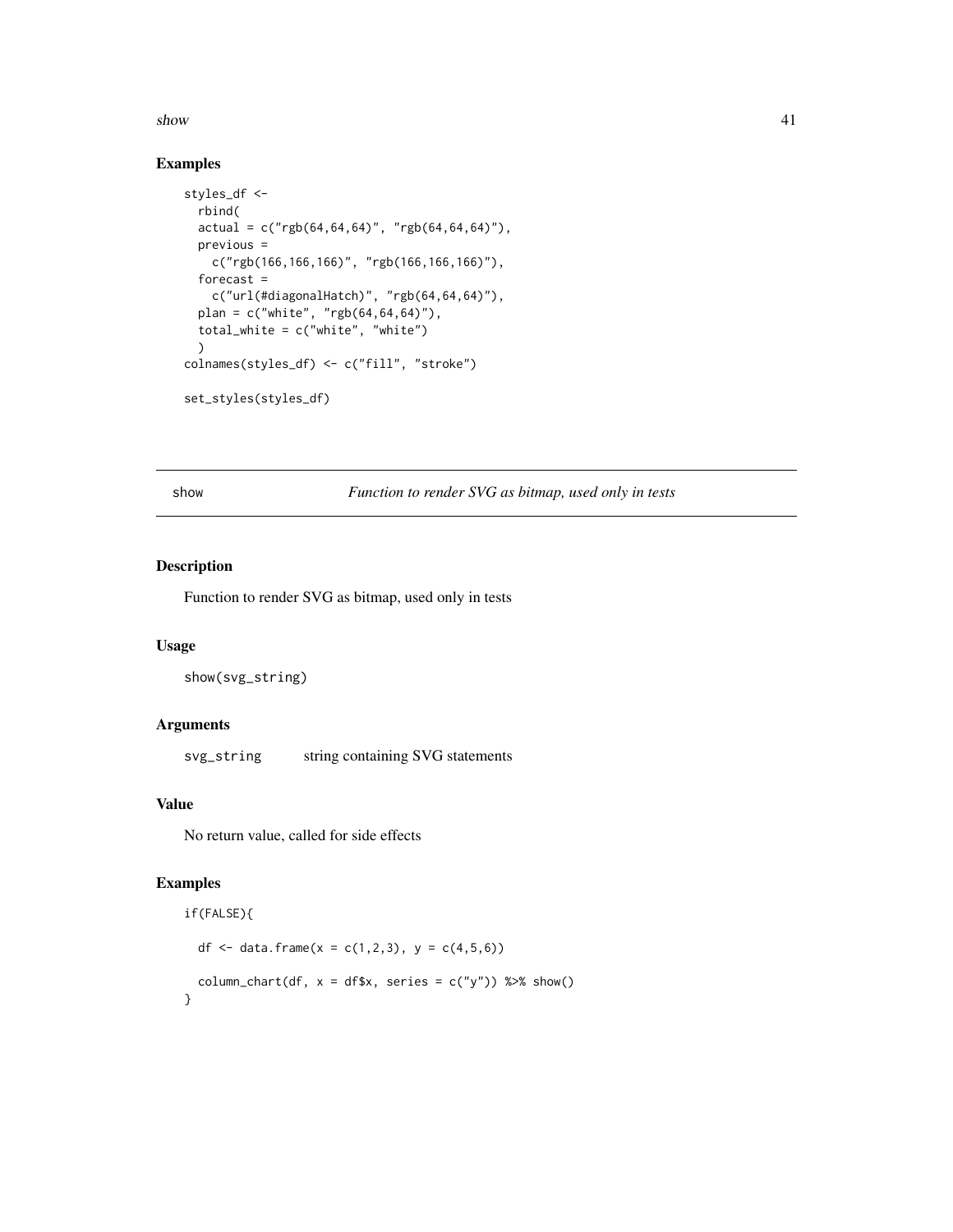<span id="page-41-0"></span>

## Description

Calculate string width in pixels

#### Usage

str\_width(string, bold = FALSE)

## Arguments

| string | string which width will be calculated            |
|--------|--------------------------------------------------|
| bold   | boolean value, if string will be written in bold |

## Value

string width in pixels

## Description

Use this function to show SVG images from given string in SVG embedded in HTML.

## Usage

```
SVGrenderer(svg_string, width = NULL, height = NULL, elementId = NULL)
```
## Arguments

| svg_string | one element character vector with image in svg format |
|------------|-------------------------------------------------------|
| width      | width of the widget                                   |
| height     | height of the widget                                  |
| elementId  | HTML element ID                                       |

## Value

No return value, called for side effects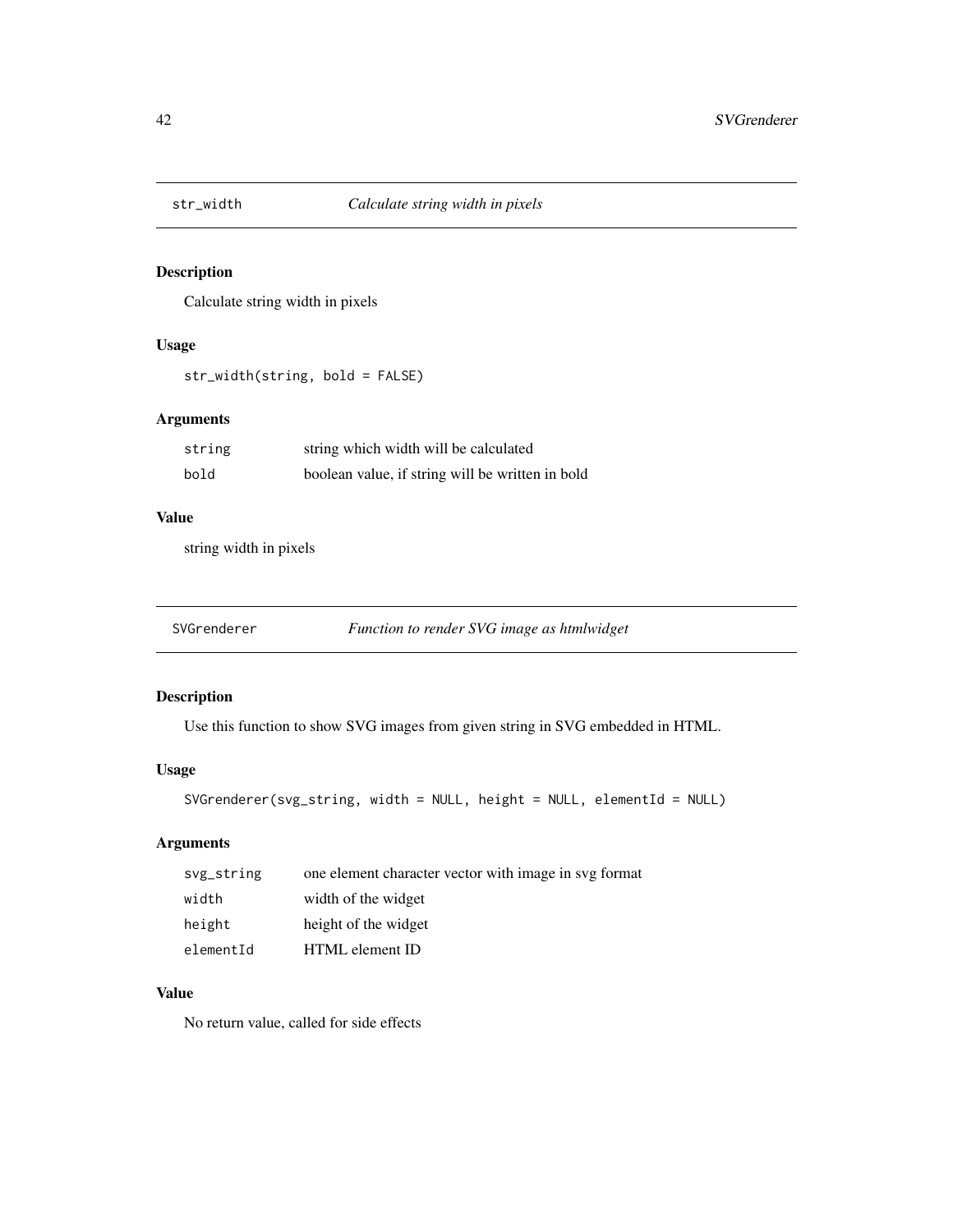<span id="page-42-0"></span>

## Description

Save svg image.

## Usage

SVGsave(svg\_string, path)

## Arguments

| svg_string | string containing SVG statements       |
|------------|----------------------------------------|
| path       | path to file where image will be saved |

## Value

No return value, called for side effects